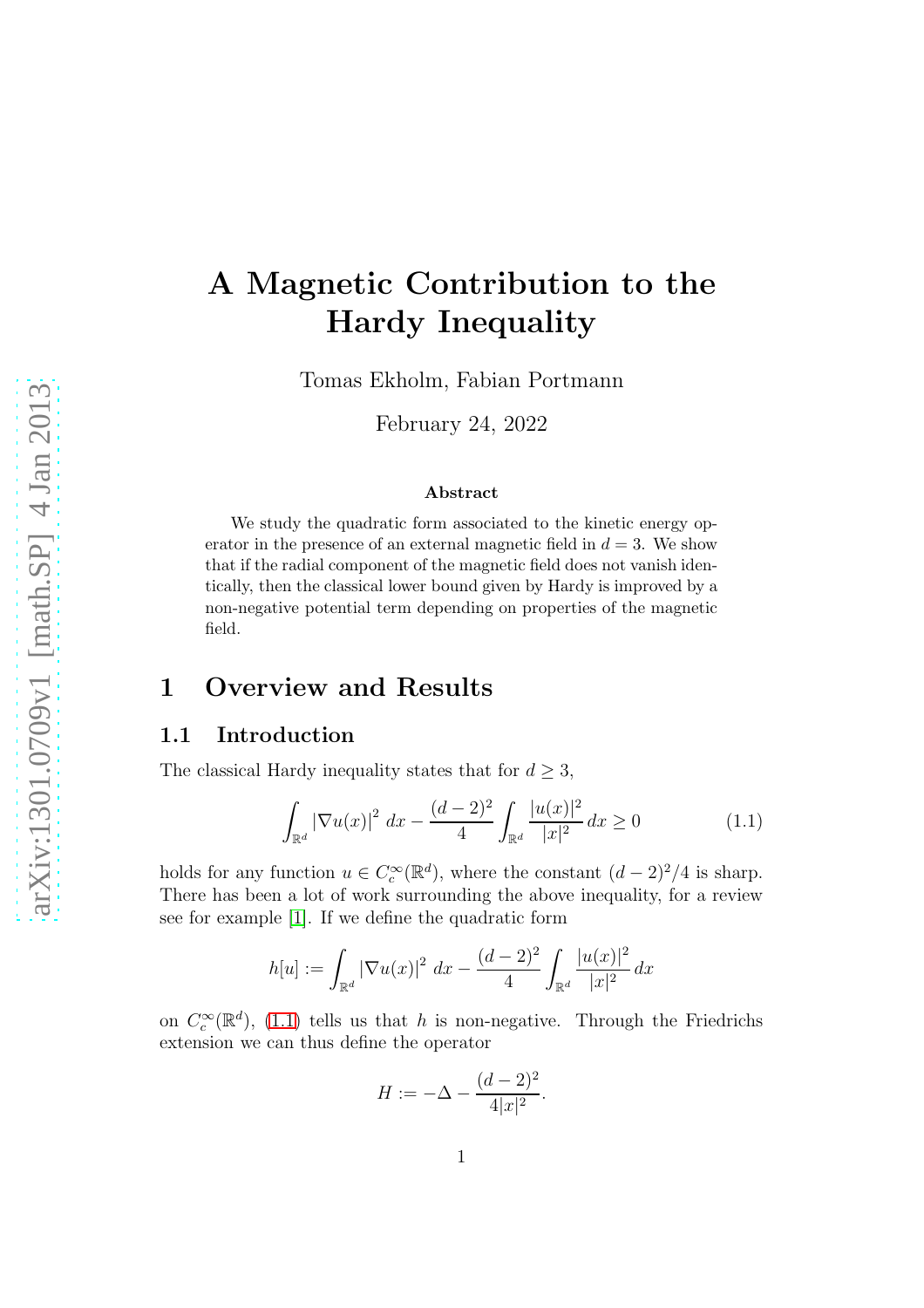The operator  $H$  is then again non-negative and in fact also critical. This means that subtracting any non-negative potential  $w$  from  $H$  will immediately create negative spectrum, see for example [\[2\]](#page-20-1) and [\[3\]](#page-20-2).

We stress that the assumption  $d \geq 3$  in [\(1.1\)](#page-0-0) and the above discussion is crucial; in  $d = 2$  the classical Hardy inequality is trivial, since no estimate of the form

<span id="page-1-0"></span>
$$
\int_{\mathbb{R}^2} |\nabla u(x)|^2 \, dx \ge \int_{\mathbb{R}^2} w(x) |u(x)|^2 \, dx \tag{1.2}
$$

with a non-trivial  $w \geq 0$  holds for all  $u \in C_c^{\infty}(\mathbb{R}^2)$ . The failure of any inequality of the type [\(1.2\)](#page-1-0) shows that the operator  $-\Delta$  by itself is already critical. The corresponding virtual level for the two-dimensional Laplace operator was investigated in [\[4\]](#page-20-3) and [\[5\]](#page-20-4).

When studying physical systems it is relevant to estimate the kinetic energy in the presence of an external magnetic field  $B : \mathbb{R}^3 \to \mathbb{R}^3$ , satisfying  $\text{div } B = 0$ . In this case the momentum operator  $(-i\nabla)$  is replaced with the magnetic operator  $(-i\nabla - A)$ ,  $A : \mathbb{R}^3 \to \mathbb{R}^3$  being a magnetic vector potential with rot  $A = B$ . The kinetic energy is now linked to the operator  $(-i\nabla - A)^2$ , defined via the magnetic Dirichlet form

<span id="page-1-1"></span>
$$
\int_{\mathbb{R}^3} |(-i\nabla - A(x))u(x)|^2 dx \tag{1.3}
$$

with form domain

$$
H_A^1(\mathbb{R}^3) = \{ u \in L^2(\mathbb{R}^3) : (-i\partial_j - A_j)u \in L^2(\mathbb{R}^3), j = 1, 2, 3 \}.
$$

We will henceforth assume that  $A_j \in L^2_{loc}(\mathbb{R}^3)$  for  $j = 1, 2, 3$ . In [\[6\]](#page-20-5) it was shown that for this class of magnetic vector potentials,  $C_c^{\infty}(\mathbb{R}^3)$  is a form core for [\(1.3\)](#page-1-1), allowing us to study  $(-i\nabla - A)^2$  via (1.3) on smooth functions instead. Furthermore, the pointwise diamagnetic inequality holds (see for example [\[7\]](#page-20-6))

<span id="page-1-2"></span>
$$
|(-i\nabla - A(x))u(x)| \ge |\nabla |u(x)||,
$$

showing that if  $u \in H^1(\mathbb{R}^3)$ , then  $|u| \in H^1(\mathbb{R}^3)$ . Hence, one can recover Hardy's estimate even in the magnetic case; any  $u \in C_c^{\infty}(\mathbb{R}^3)$  satisfies

$$
\int_{\mathbb{R}^3} |(-i\nabla - A(x))u(x)|^2 dx \ge \int_{\mathbb{R}^3} |\nabla |u(x)||^2 dx
$$
  
 
$$
\ge \frac{1}{4} \int_{\mathbb{R}^3} \frac{|u(x)|^2}{|x|^2} dx.
$$
 (1.4)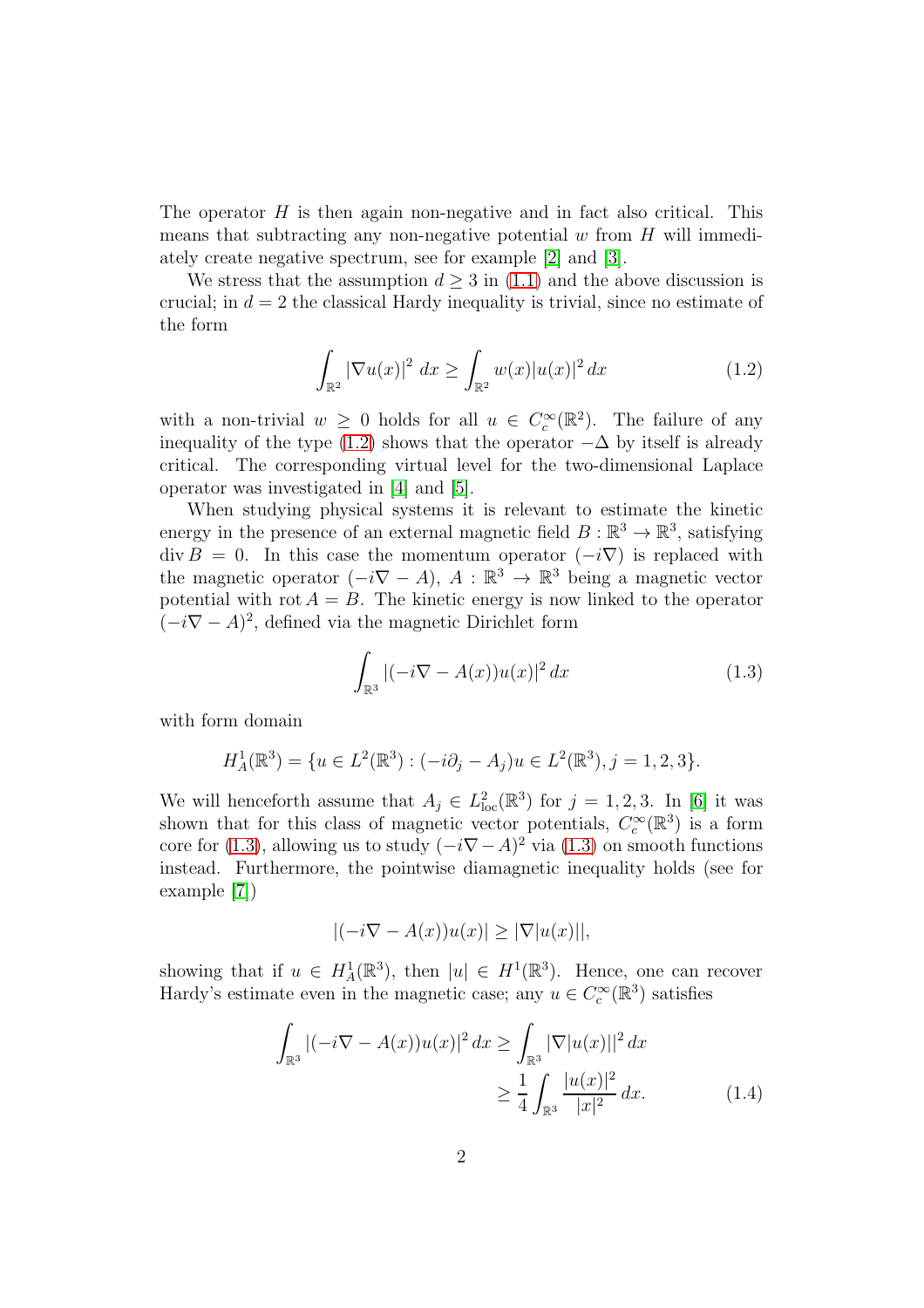Since a magnetic field a priori only improves the nature of (or "lifts") the bottom of the spectrum, one is tempted to ask whether the operator

$$
H_A := (-i\nabla - A)^2 - \frac{1}{4|x|^2},
$$

again defined through the Friedrichs extension of its corresponding quadratic form and known to be non-negative from  $(1.4)$ , is still critical. In [\[13\]](#page-21-0), the author showed that the introduction of any non-trivial magnetic field will always remove the criticality. For any compact  $\Omega \subset \mathbb{R}^3$  there exists an inexplicit constant  $C = C(\Omega, B)$  such that

$$
\int_{\mathbb{R}^3} |(-i\nabla - A(x))u(x)|^2 dx - \frac{1}{4} \int_{\mathbb{R}^3} \frac{|u(x)|^2}{|x|^2} dx \ge C \int_{\Omega} |u(x)|^2 dx,
$$

hence it is possible to add a non-trivial potential term to the right hand side of [\(1.4\)](#page-1-2). The method however allows no control of the constant  $C(\Omega, B)$ .

Furthermore, in [\[10\]](#page-21-1) it was shown that in two dimensions the presence of certain types of magnetic field allows for explicit Hardy inequalities. For these magnetic vector fields  $B$ , we have

$$
\int_{\mathbb{R}^2} |(-i\nabla - A(x))u(x)|^2 dx \ge C \int_{\mathbb{R}^2} \frac{|u(x)|^2}{1+|x|^2} dx,
$$

for any  $u \in C_c^{\infty}(\mathbb{R}^2)$ , where the explicit constant C strongly depends on the behaviour of the flux  $\Phi(r) = \frac{1}{2\pi} \int_{|x| < r} B dx$ . In the special case of a Ahronov-Bohm field

$$
A(x) = \alpha \left( \frac{-x_2}{x_1^2 + x_2^2}, \frac{x_1}{x_1^2 + x_2^2} \right),
$$

where  $\alpha \in \mathbb{R}$  is the total flux, one obtains

$$
\int_{\mathbb{R}^2} |(-i\nabla - A(x))u(x)|^2 dx \ge \min_{k \in \mathbb{Z}} (k - \alpha)^2 \int_{\mathbb{R}^2} \frac{|u(x)|^2}{|x|^2} dx
$$

for any  $u \in C_c^{\infty}(\mathbb{R}^2 \setminus \{0\}).$ 

Inspired by the above, we show that in the presence of a magnetic field with non-trivial radial component,  $(1.4)$  can be improved by adding an explicit non-negative potential term  $\int_{\mathbb{R}^3} w(x)|u(x)|^2 dx$  to the righthand side.

*Remark.* Note that  $w$  should depend on  $B$  and not on  $A$  due to the gauge invariance of the problem. When considering a general gauge transformation

$$
A(x) \mapsto A(x) + \nabla \Psi(x), \quad \Psi \in C^1(\mathbb{R}^3),
$$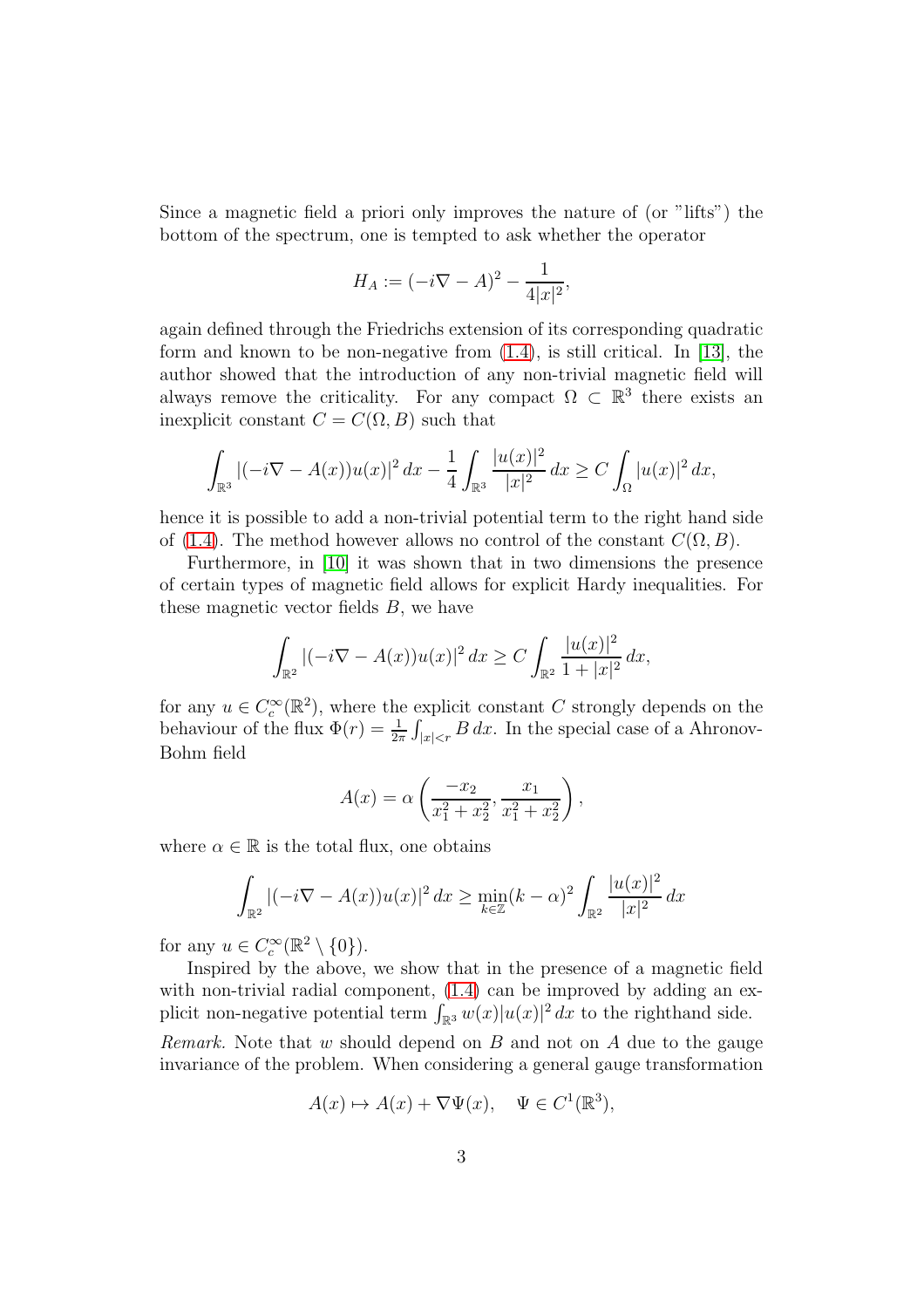we see that  $H_A$  and  $H_{A+\nabla\Psi}$  are unitarily equivalent by the unitary transformation  $U(x) = e^{i\Psi(x)}$ , hence the spectrum remains unchanged and w should depend on the physical quantity  $B$  only. In the case of a pure gauge field  $A = \nabla \Psi$ , w is identically zero, illustrating the fact that we are dealing with the original critical operator H.

#### 1.2 Main Results

We will, unless explicitly stated, always assume that we are working with a magnetic field B fulfilling the reasonable physical conditions.

#### Assumptions on the magnetic field B:

<span id="page-3-1"></span>
$$
B: \mathbb{R}^{3} \to \mathbb{R}^{3},
$$
  
\n
$$
B_{j} \in C^{1}(\mathbb{R}^{3}), \quad j = 1, 2, 3,
$$
  
\n
$$
\text{div } B = 0.
$$
\n(1.5)

For a given B we denote its radial component by  $B_r$ . Now let A be any magnetic vector potential with rot  $A = B$  and let  $h_A$  be the quadratic form

$$
h_A[u] := \int_{\mathbb{R}^3} |(-i\nabla - A(x))u(x)|^2 dx - \frac{1}{4} \int_{\mathbb{R}^3} \frac{|u(x)|^2}{|x|^2} dx,\tag{1.6}
$$

initially defined on the space  $C_c^{\infty}(\mathbb{R}^3)$ , giving rise to the operator  $H_A$  via the Friedrichs extension. Our first result is

<span id="page-3-0"></span>**Theorem 1.** Assume that there exists an  $\omega_0 \in \mathbb{S}^2$  and  $R > 0$  such that  $B_r(R\omega_0) \neq 0$ . Then

$$
h_A[u] \ge C_1 \int_{\mathbb{R}^3} \frac{|u(x)|^2}{1 + |x|^2 \log^2 \frac{|x|}{R}} dx
$$

holds for any  $u \in C_c^{\infty}(\mathbb{R}^3)$ , with the constant  $C_1$  only depending on B.

Remark. A similar result can be obtained in  $d = 2$ , something that was already observed in [\[11\]](#page-21-2) with an inexplicit constant.

Denote by

$$
\Phi(r,\theta) = \frac{1}{2\pi} \int_{S(r,\theta)} B_r \, dS
$$

the flux through the capped sphere  $S(r, \theta)$  of opening angle  $\theta$  and radius r. It is then possible to remove the logarithmic term if the flux does not vanish at infinity.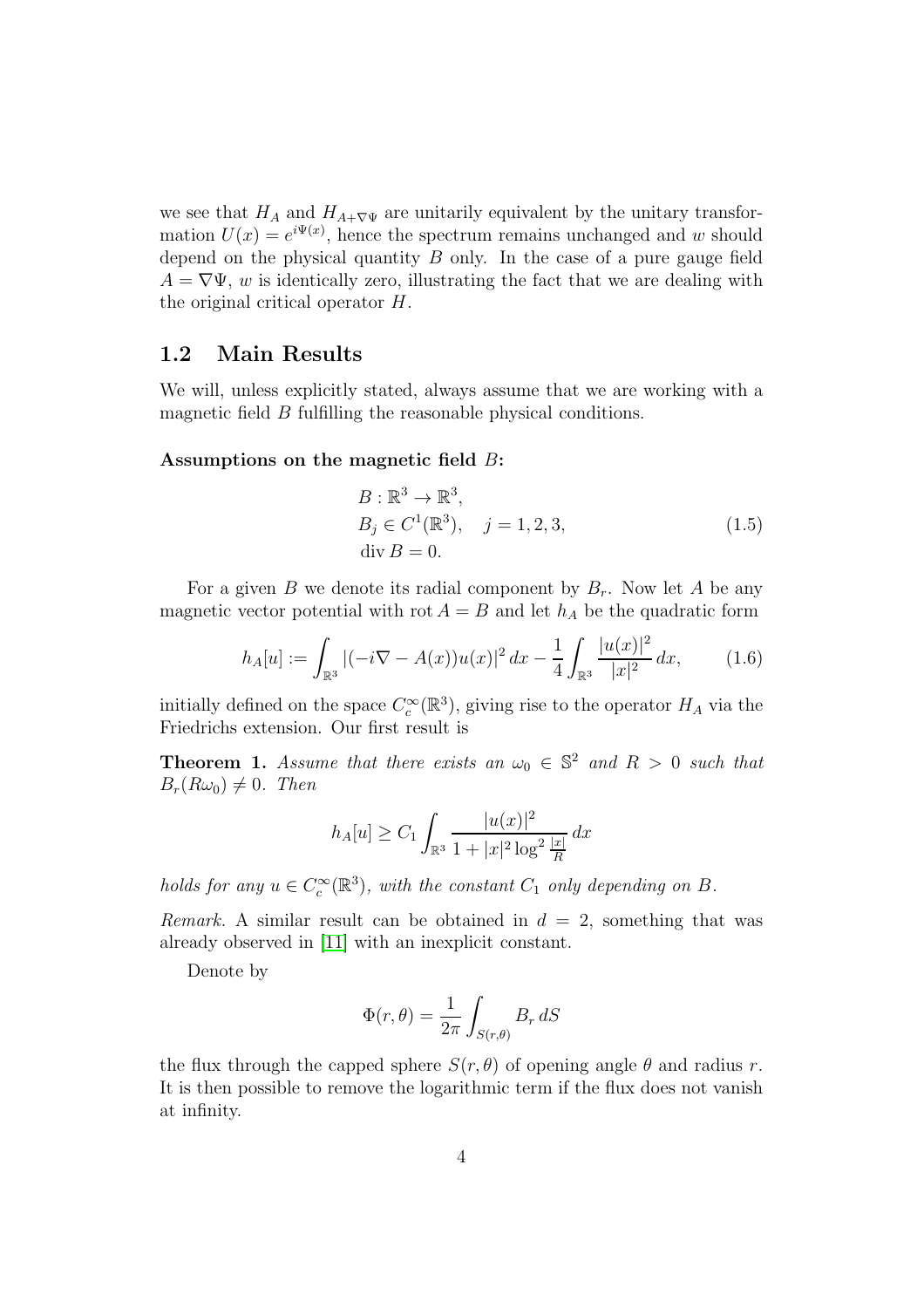<span id="page-4-0"></span>**Theorem 2.** If there exist constants  $\theta_0, \theta_1 \in (0, \pi)$  and  $C_2, C_3 \in (0, 1)$ , all independent of r,  $\theta$  such that  $\Phi(r, \theta)$  satisfies the estimate

$$
C_2 \le \Phi(r,\theta) \le C_3,
$$

for  $\theta_0 \le \theta \le \theta_1$  and  $r > r_0$ , then

$$
h_A[u] \ge C_4 \int_{\mathbb{R}^3} \frac{|u(x)|^2}{1+|x|^2} \, dx
$$

holds for any  $u \in C_c^{\infty}(\mathbb{R}^3)$ , where  $C_4$  is a constant depending on B.

Remark. Theorem [1](#page-3-0) will typically apply to fields with compact support, whereas for Theorem [2](#page-4-0) one would in some sense need a behaviour of  $B_r \sim r^{-2}$ at infinity.

#### 1.3 Comparison to Existing Results

We would like to compare our result to some existing bounds. We begin with the classical commutator estimate proved in [\[12\]](#page-21-3),

$$
(u, (-i\nabla - A)^2 u) \ge |(B_{jk}u, u)|,
$$
\n(1.7)

where  $B_{jk} = \partial_j A_k - \partial_k A_j$  with  $j, k = 1, 2, 3$ . A variant of the above is the result given in [\[14\]](#page-21-4), where the authors obtain a bound for  $h_A$ , yet their potential is not necessarily non-negative. The major problem here is that in the general case the quantities  $B_{jk}$  can change sign, leading to possible cancellations and hence the positivity of the kinetic energy operator remains veiled. The result of [\[8\]](#page-20-7) remedies the above in a certain sense, namely the authors obtain a bound of the form

$$
\int_{\mathbb{R}^3} |(-i\nabla - A(x))u(x)|^2 dx \ge C \int_{\mathbb{R}^3} |B(x)||u(x)|^2 dx,
$$

under some regularity assumptions on  $B$ , assuming that  $B$  never vanishes and does not change direction too quickly. Our result has the advantage that it incorporates [\(1.4\)](#page-1-2) and reduces to the standard Hardy inequality in the case of  $B = 0$ . Its application is best suited to situations where the essential spectrum of  $H_A$  is  $[0, \infty)$  and there is no gap in the spectrum. This is for example the case if one considers magnetic fields B which go to zero at infinity, see [\[9\]](#page-20-8).

Our method does not give an extra contribution to  $h_A$  for magnetic fields that live on the sphere, i.e. fields for which

$$
B_r\equiv 0.
$$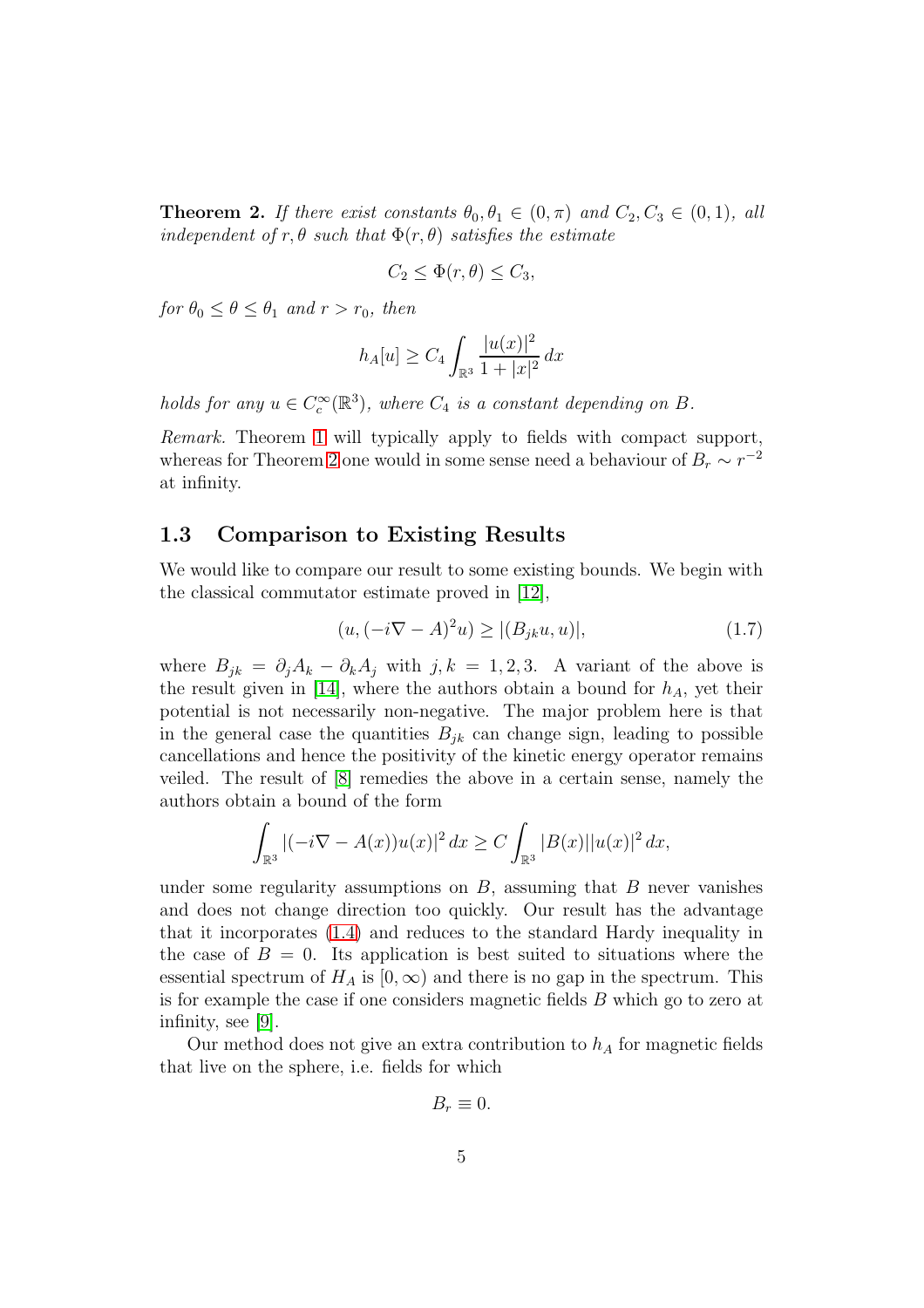For these fields the flux through any spherical cap is always zero, hence  $w$ vanishes identically. This is a flaw stemming purely from our method, since we know from [\[13\]](#page-21-0) that an improvement is possible for any non trivial  $B$ . Note that these fields on the sphere have to vanish at some point (due to the continuity assumption), since one "can not comb the hairs on a sphere". If we assume however that the field never vanishes, it is the same theorem that tells us that  $B$  has to point in the radial direction somewhere if it is to be continuous and we will obtain an extra contribution.

Remark. A solution is to choose a different origin y for the spherical coordinates so that the radial component no longer vanishes identically.

### 2 Magnetic Estimates

### 2.1 Preliminaries

If  $B$  satisfies  $(1.5)$ , then it is always possible to construct a sufficiently regular magnetic vector potential A with

$$
x \cdot A(x) = 0 \tag{2.1}
$$

and rot  $A = B$  through a method stated in [\[15\]](#page-21-5),

$$
A(x) = \int_0^1 (B(xs) \times xs) ds.
$$

The reason for choosing this gauge is that in polar coordinates the radial part alone already compensates for the classical Hardy term. When changing to spherical coordinates  $x = (r, \omega)$ , the quadratic form  $h_A$  turns into

$$
h_A[u] = \int_0^\infty \int_{\mathbb{S}^2} \left[ |\partial_r u|^2 + \frac{1}{r^2} |(-i\nabla_\omega - rA_\omega)u|^2 - \frac{|u|^2}{4r^2} \right] r^2 d\omega dr,
$$

 $d\omega$  being the surface measure on  $\mathbb{S}^2$ .

For  $u \in C_c^{\infty}(\mathbb{R}^3)$ , let

$$
l[u] := \int_0^\infty \int_{\mathbb{S}^2} |\partial_r(\sqrt{r}u)|^2 \, r d\omega dr.
$$

With a ground-state substitution we obtain

$$
h_A[u] = l[u] + \int_0^\infty g_A[u] \, dr,
$$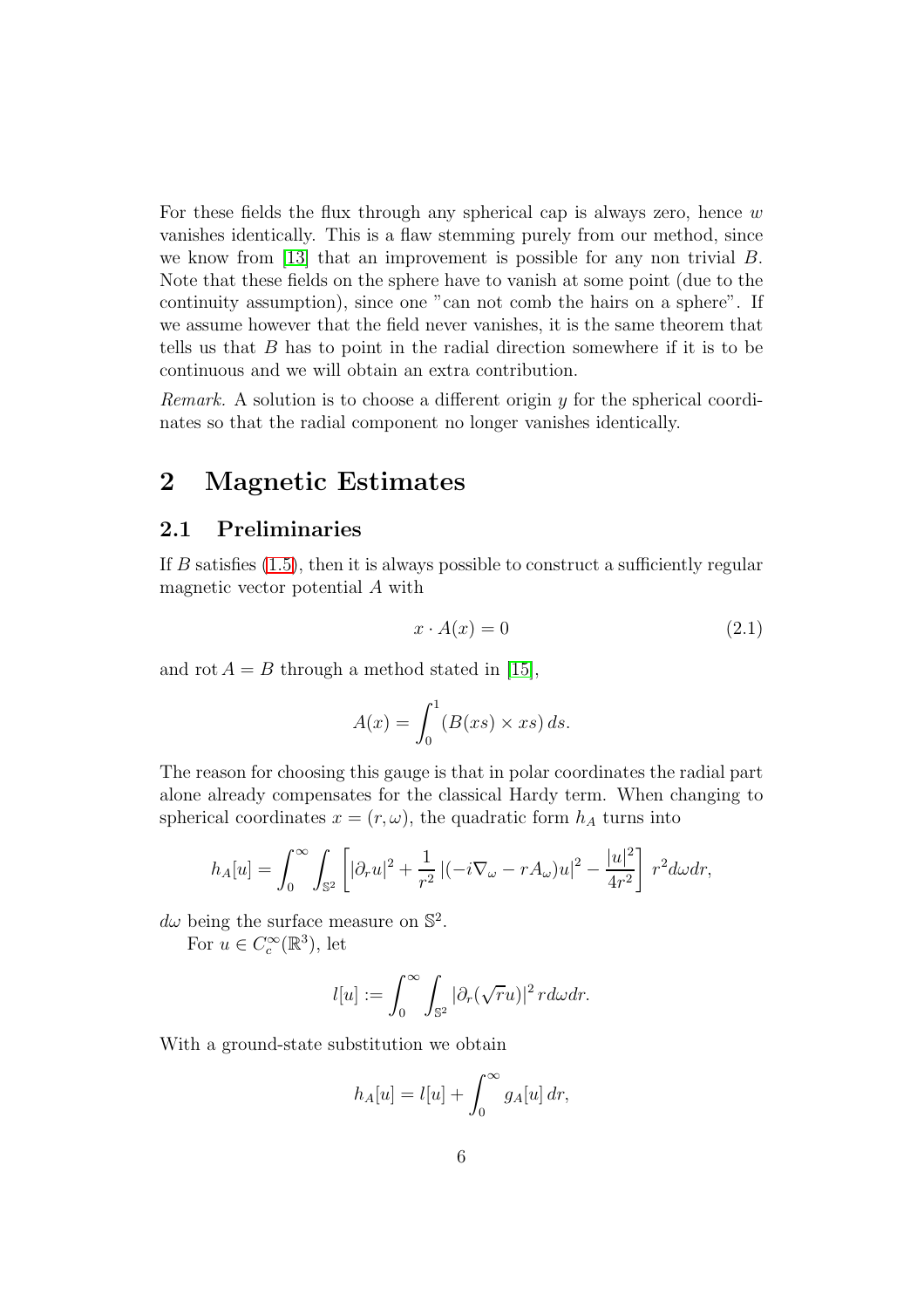where  $g_A[u]$ , for fixed  $r > 0$ , is given by

$$
g_A[u] := \int_{\mathbb{S}^2} |(-i\nabla_\omega - rA_\omega)u|^2 \ d\omega.
$$

It is now clear that the radial part of the Schrödinger operator  $H_A$  behaves like the radial part of the two-dimensional Laplace operator, explaining the appearance of the logarithmic term in Theorem [1.](#page-3-0)

Next, we introduce the standard spherical coordinates on  $\mathbb{S}^2$ 

$$
x_1 = r \cos \varphi \sin \theta
$$
  
\n
$$
x_2 = r \sin \varphi \sin \theta
$$
  
\n
$$
x_3 = r \cos \theta,
$$

where  $(r, \theta, \varphi) \in [0, \infty) \times [0, \pi) \times [0, 2\pi)$ . In these coordinates,

$$
g_A[u] = \int_0^{2\pi} \int_0^{\pi} \left[ \left| (-i\partial_\theta - rA_\theta)u \right|^2 + \left| \left( \frac{-i\partial_\varphi}{\sin \theta} - rA_\varphi \right)u \right|^2 \right] \sin \theta d\theta d\varphi,
$$

where  $A_{\theta} := A \cdot e_{\theta}$  and  $A_{\varphi} := A \cdot e_{\varphi}$ . Here  $e_{\theta}$  and  $e_{\varphi}$  are the standard unit vectors given the above spherical coordinates.

<span id="page-6-0"></span>**Theorem 3.** For  $u \in C_c^{\infty}(\mathbb{R}^3)$ , the inequality

$$
\int_0^{2\pi} \int_0^{\pi} \left| \left( \frac{-i\partial_\varphi}{\sin \theta} - rA_\varphi \right) u \right|^2 \sin \theta d\theta d\varphi \ge \int_0^{2\pi} \int_0^{\pi} w_1(r,\theta) |u|^2 \sin \theta d\theta d\varphi
$$

holds, where  $w_1(r, \theta)$  is the non-negative potential

$$
w_1(r,\theta) := \frac{\min_{k \in \mathbb{Z}} (k - \Phi(r,\theta))^2}{\sin^2 \theta}.
$$

For a given  $r > 0$ , one readily observes that if the flux of the radial component of the magnetic field vanishes through one of the capped spheres with opening angle  $\theta$ , then  $w_1(r, \theta)$  will also vanish at this point. Hence  $w_1$ does not serve as an optimal candidate for a lower bound on the quadratic form  $h_A$ . This can be remedied with the following theorem, where we show that as long as the flux is positive through some of the spherical caps, then the potential is positive on the whole sphere.

<span id="page-6-1"></span>**Theorem 4.** Assume that  $M(r) \leq w_1(r, \theta)$ , for  $0 < \theta_0(r) \leq \theta \leq \theta_1(r) < \pi$ and  $r > 0$ , then the inequality

$$
g_A[u] \ge \int_0^{2\pi} \int_0^{\pi} w_2(r) |u(r, \theta, \varphi)|^2 r^2 \sin \theta d\theta d\varphi
$$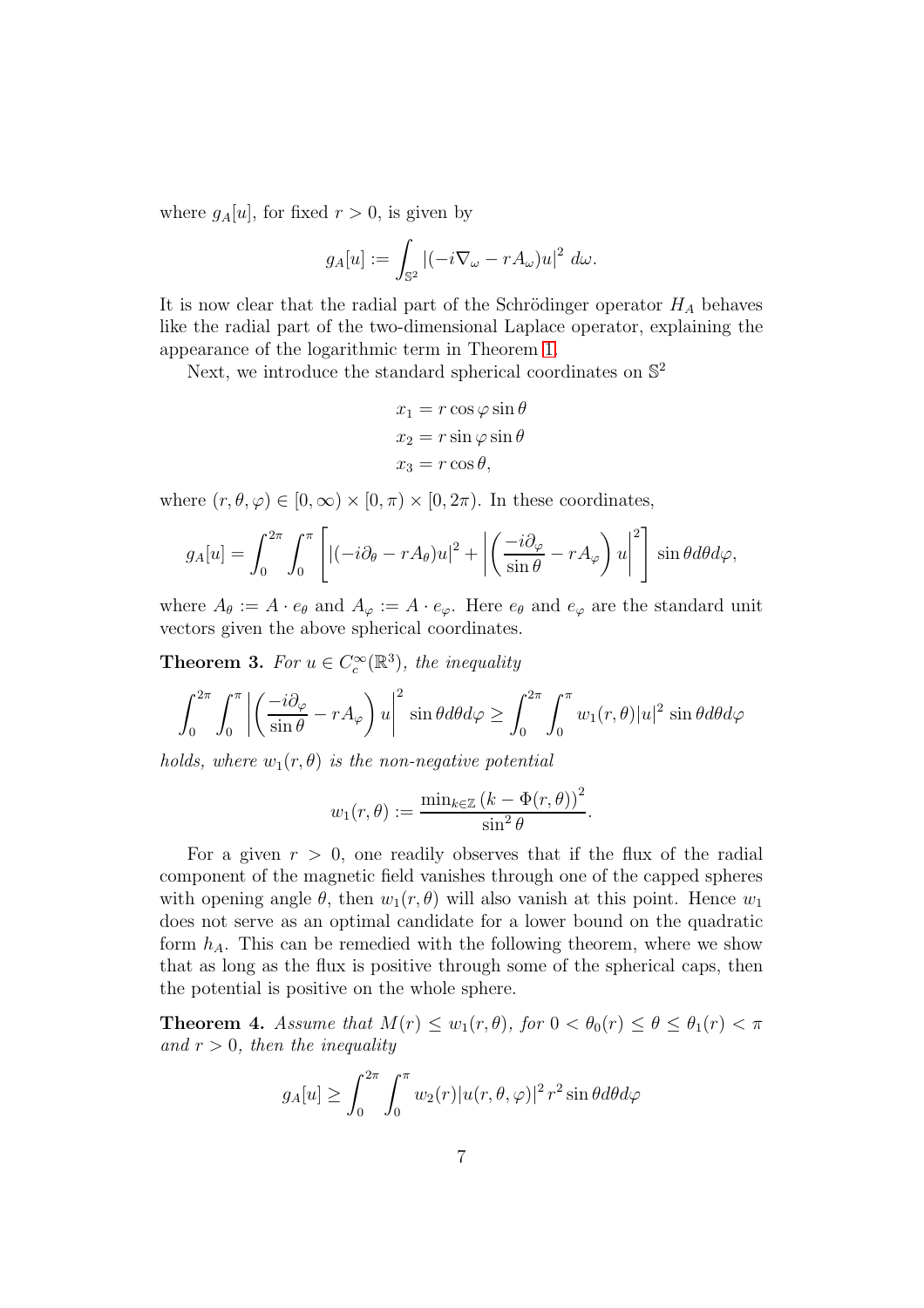holds for any  $u \in C_c^{\infty}(\mathbb{R}^3)$ , where  $w_2$  is (in spherical coordinates) given by

$$
w_2(r) = \frac{\lambda(M(r), \theta_0(r), \theta_1(r))}{r^2}.
$$

For the definition of the function  $\lambda$  see [\(2.4\)](#page-10-0).

If the radial component  $B_r$  should vanish identically on a sphere, then  $M(r) = 0$ , and  $\lambda(M(r), \theta_0(r), \theta_1(r)) = 0$   $(\theta_0(r), \theta_1(r))$  can be arbitrary). It is then still possible to obtain a strictly positive radial potential if the potential is positive on some spherical shells. By the continuity of the magnetic field B there might exist intervals  $I_j = (\alpha_j, \beta_j)$  and constants  $L_j > 0$  so that  $w_2(r) \ge \sum_{j=0}^{N} L_j \chi_{I_j}(r)$ , N being finite or inifite. Let  $m_j$  be the midpoints of these intervals, defined as

$$
m_j = \begin{cases} \frac{\beta_j + \alpha_j}{2} & j \ge 0\\ 0 & j = -1. \end{cases}
$$

<span id="page-7-1"></span>**Theorem 5.** If  $N > 0$ , then

$$
h_A[u] \ge D_1 \int_{\mathbb{R}^3} \frac{|u(x)|^2}{1+|x|^2 \log^2 \left(\frac{2|x|}{\alpha_j+\beta_j}\right)} \, dx,
$$

 $D_1$  depending on B.

<span id="page-7-0"></span>**Theorem 6.** If there exists constants  $D_2, D_3, D_4$ , depending only on B, such that for all  $0 \leq j \leq N$ 

$$
\frac{1}{L_j(1 + \text{dist}(0, I_j)^2)} \le D_2
$$
\n
$$
\frac{m_j - m_{j-1}}{1 + \text{dist}(0, I_j)^2} \le D_3 \tag{2.2}
$$
\n
$$
\max\left\{\frac{m_j - m_{j-1}}{1 + \text{dist}(0, I_j)^2}, \frac{m_{j+1} - m_j}{1 + \text{dist}(0, I_{j+1})^2}\right\} \le D_4 L_j |I_j|^2,
$$

then  $u \in C_c^{\infty}(\mathbb{R}^3)$  satisfies

$$
h_A[u] \ge D_5 \int_{\mathbb{R}^3} \frac{|u(x)|^2}{1+|x|^2} \, dx.
$$

The constant  $D_5$  depends on B only.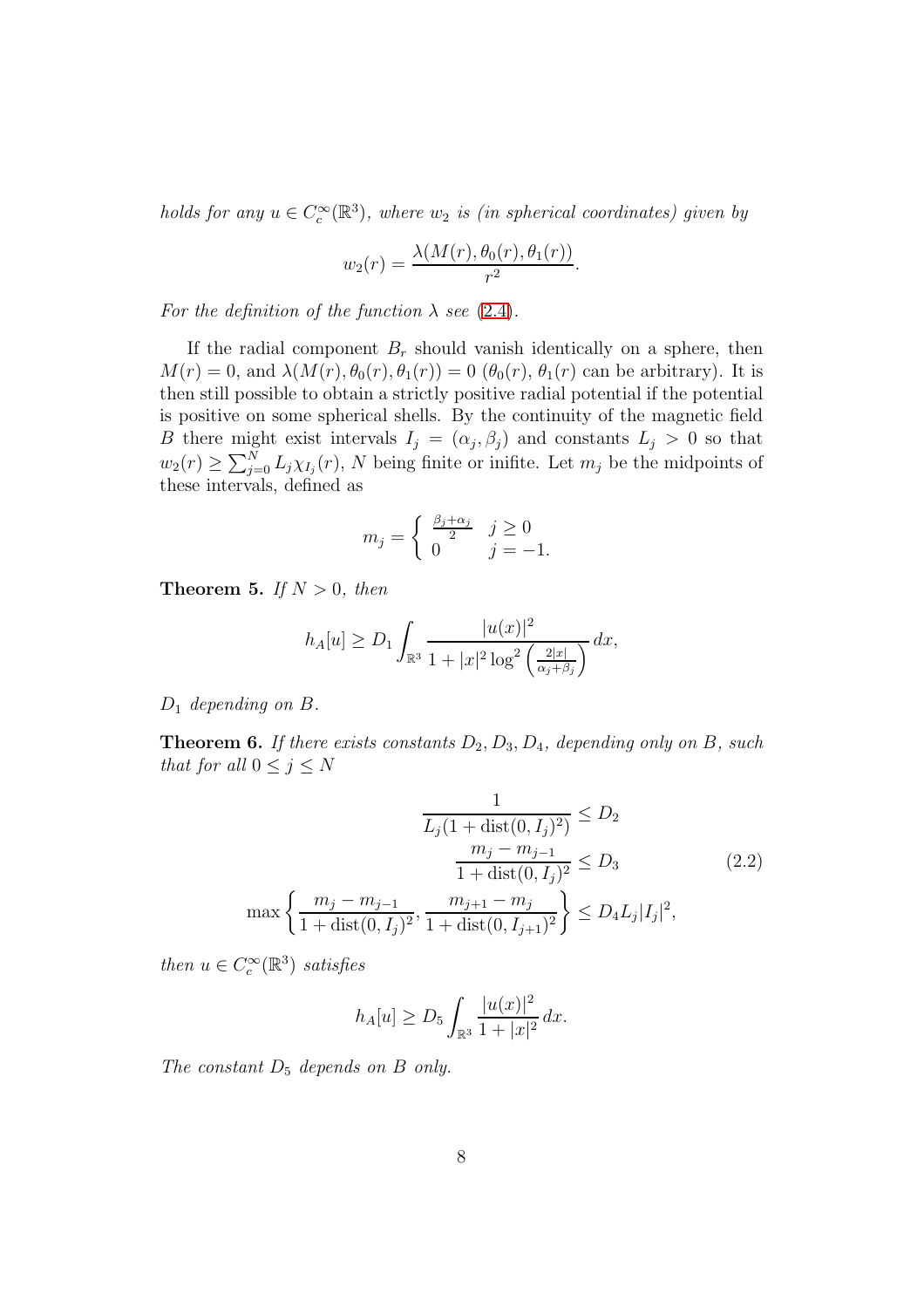### 2.2 Proofs of Theorems [3](#page-6-0) - [6](#page-7-0)

Proof of Theorem [3.](#page-6-0) We define

$$
k_A[u] := \int_0^{2\pi} \int_0^{\pi} \left| \left( \frac{-i\partial_\varphi}{\sin \theta} - rA_\varphi \right) u \right|^2 \sin \theta d\theta d\varphi
$$
  
= 
$$
\int_0^{\pi} \frac{1}{\sin^2 \theta} \left[ \int_0^{2\pi} |K_{r,\theta}u|^2 d\varphi \right] \sin \theta d\theta.
$$

Here we have introduced the operator

$$
K_{r,\theta}u = (-i\partial_{\varphi} - r\sin\theta A_{\varphi})u,
$$

which we will study with periodic boundary conditions on  $H^1(0, 2\pi)$  for fixed values of r,  $\theta$ , following the arguments given in [\[10\]](#page-21-1). The eigenvalues are given by

$$
\lambda_k(r,\theta) = k - \frac{r \sin \theta}{2\pi} \int_0^{2\pi} A_\varphi(r,\varphi',\theta) d\varphi', \quad k \in \mathbb{Z},
$$

with corresponding eigenfunctions

$$
\Pi_k(r,\theta,\varphi) = \frac{1}{\sqrt{2\pi}} e^{-i\sin\theta \left(r\int_0^{\varphi} A_{\varphi} d\varphi' - \frac{\varphi r}{2\pi} \int_0^{2\pi} A_{\varphi} d\varphi' - \frac{k\varphi}{\sin\theta}\right)}.
$$

Since the  ${\{\Pi_k\}_{k\in\mathbb{Z}}}$  constitute a complete orthonormal system in  $L^2(0, 2\pi)$ , we can write any function  $u(r, \theta, \varphi) \in L^2(\mathbb{R}^3)$  as

$$
u(r, \theta, \varphi) = \sum_{k \in \mathbb{Z}} u_k(r, \theta) \Pi_k(r, \theta, \varphi).
$$

Replacing this representation into  $k_A[u]$  and using Parseval's identity, we obtain

$$
k_A[u] = \int_0^\pi \frac{1}{\sin^2 \theta} \left[ \int_0^{2\pi} |K_{r,\theta}u|^2 \, d\varphi \right] \sin \theta \, d\theta
$$
  
= 
$$
\int_0^\pi \frac{1}{\sin^2 \theta} \sum_{k \in \mathbb{Z}} |\lambda_k(r,\theta)|^2 |u_k(r,\theta)|^2 \sin \theta d\theta
$$
  

$$
\geq \int_0^\pi \frac{\min_{k \in \mathbb{Z}} \lambda_k^2(r,\theta)}{\sin^2 \theta} \int_0^{2\pi} |u(r,\theta,\varphi)|^2 \, d\varphi \sin \theta d\theta.
$$

From this we conclude that

$$
h_A[u] \ge \int_0^\infty k_A[u] \, dr
$$
  
 
$$
\ge \int_0^\infty \int_0^\pi \int_0^{2\pi} \frac{\min_{k \in \mathbb{Z}} \lambda_k^2(r,\theta)}{r^2 \sin^2 \theta} |u(r,\theta,\varphi)|^2 r^2 \sin \theta d\theta d\varphi dr.
$$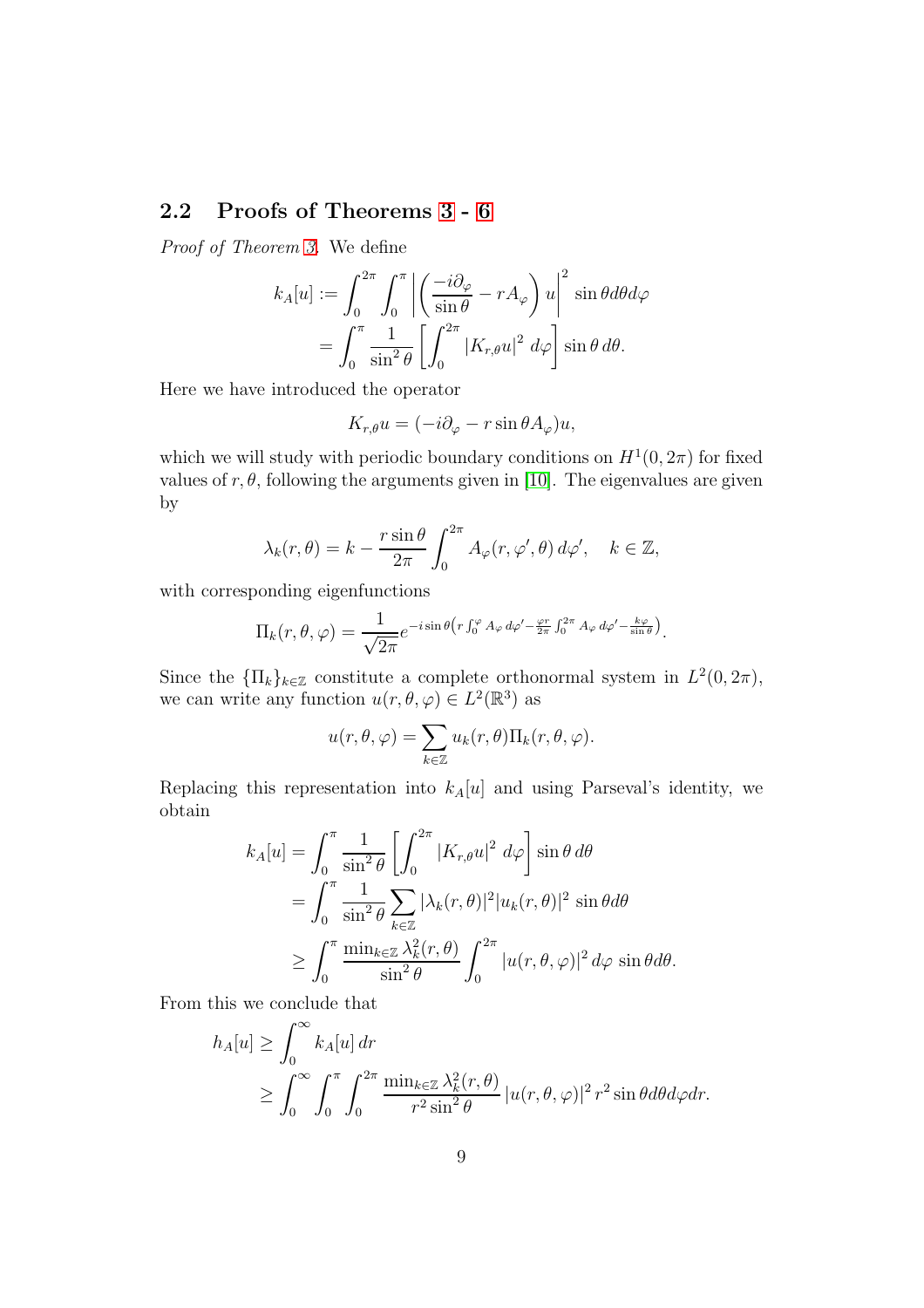Next we begin investigating the  $\lambda_k(r, \theta)$  and parametrize  $S(r, \theta)$  by

$$
S(r,\theta) = \{ (r\cos\varphi'\sin\theta', r\sin\varphi'\sin\theta', r\cos\theta') : 0 \le \varphi' < 2\pi, 0 \le \theta' < \theta \}.
$$

We claim that the second term of  $\lambda_k(r, \theta)$  is actually equal to the flux of B through  $S(r, \theta)$ . To see this, first note that the normal vector to this surface is simply  $e_r$ . To compute the flux of the magnetic field  $B = \text{rot } A$  through this surface, we write

$$
\Phi(r,\theta) = \frac{1}{2\pi} \int_{S(r,\theta)} B_r \, dS
$$
\n
$$
= \frac{1}{2\pi} \int_0^{2\pi} \int_0^{\theta} \frac{1}{r \sin \theta'} \left( \partial_{\theta'} (A_{\varphi}(r,\theta',\varphi') \sin \theta') \right) r^2 \sin \theta' d\theta' d\varphi'
$$
\n
$$
- \frac{1}{2\pi} \int_0^{2\pi} \int_0^{\theta} \frac{1}{r \sin \theta'} \partial_{\varphi'} A_{\theta}(r,\theta',\varphi') r^2 \sin \theta' d\theta' d\varphi'
$$
\n
$$
= \frac{r \sin \theta}{2\pi} \int_0^{2\pi} A_{\varphi}(r,\theta,\varphi') d\varphi', \tag{2.3}
$$

where we used the fact that  $A_{\theta}$  is continuous in  $\varphi'$ . Replacing this into the definition of the eigenvalues  $\lambda_k(r, \theta)$  we obtain

$$
\lambda_k(r,\theta) = k - \frac{r \sin \theta}{2\pi} \int_0^{2\pi} A_\varphi(r,\theta,\varphi') d\varphi'
$$
  
=  $k - \Phi(r,\theta).$ 

The proof is complete.

*Proof of Theorem [4.](#page-6-1)* To treat the first term of  $g_A[u]$  we use the pointwise diamagnetic inequality

<span id="page-9-0"></span> $\Box$ 

$$
|-i\partial_{\theta}u - rA_{\theta}u| \geq |\partial_{\theta}|u||.
$$

The second term of  $g_A[u]$  is bounded as in the proof of Theorem [3,](#page-6-0) so that the whole quadratic form is bounded from below by

$$
g_A[u] \ge \int_0^{2\pi} \left[ \int_0^{\pi} \left[ |\partial_\theta| u| \right]^2 + w_1(r, \theta) |u|^2 \right] \sin \theta d\theta \right] d\varphi.
$$

The above can then be seen as a Neumann problem for the differential operator in  $\theta$  on a weighted space with the potential  $w_1$ . Our goal is to estimate the lowest eigenvalue by a non-negative function, depending only on  $r$  and  $\theta_0, \theta_1.$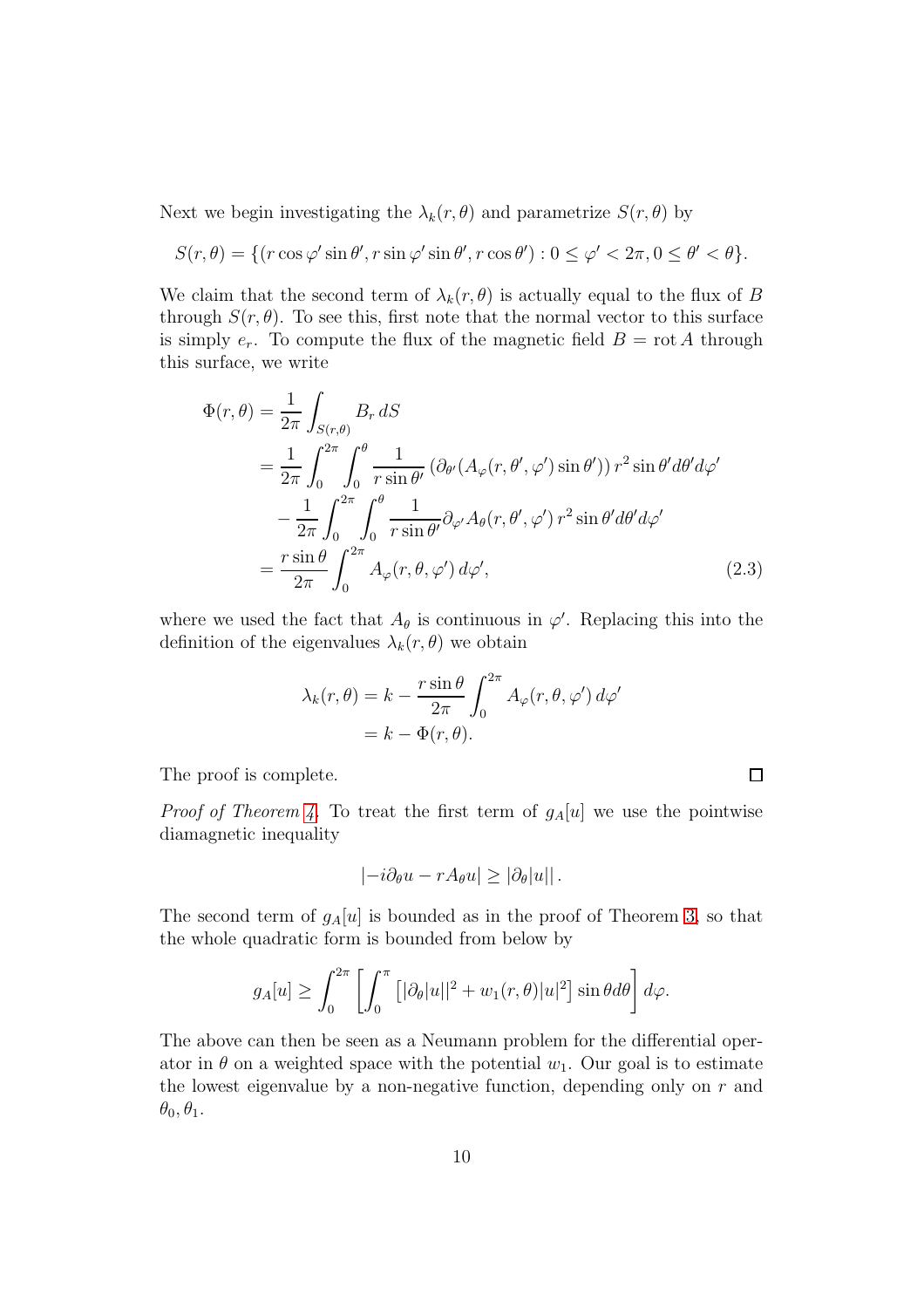<span id="page-10-3"></span>**Lemma 7.** For any function  $v \in H^1((0, \pi); \sin \theta d\theta)$  and non-negative potential V satisfying

<span id="page-10-0"></span>
$$
M < V(\theta), \quad 0 < \theta_0 \le \theta \le \theta_1 < \pi,
$$

for some  $M > 0$ , we have the estimate

$$
\int_0^{\pi} \left[ |\partial_{\theta} v|^2 + V|v|^2 \right] \sin \theta d\theta \ge \lambda(M, \theta_0, \theta_1) \int_0^{\pi} |v|^2 \sin \theta d\theta,
$$

where

$$
\lambda(M, \theta_0, \theta_1) = \frac{M}{2 + 4k_1((\theta_0 + \theta_1)/2)M + 4k_1((\theta_0 + \theta_1)/2)k_2(\theta_0, \theta_1)}.
$$
 (2.4)

The constants  $k_1$  and  $k_2$  are defined in  $(2.6)$ ,  $(2.5)$ .

Proof of Lemma [7.](#page-10-3) According to the assumptions we can find an interval  $I = (\theta_0, \theta_1)$  where  $0 < M \leq V(\theta)$ , and we denote the midpoint of this interval by  $c = (\theta_0 + \theta_1)/2$ . Associated to this interval we choose a nonnegative piecewise linear function  $\zeta(\theta)$  given by

$$
\zeta(\theta) = \begin{cases} \frac{2}{(\theta_1 - \theta_0)} |\theta - c| & \text{if } \theta \in I \\ 1 & \text{if } \theta \notin I \end{cases}
$$

Clearly,

- 1.  $0 \le \zeta(\theta) \le 1$ ,
- 2. The derivative  $\zeta'$  is supported on I and

<span id="page-10-2"></span>
$$
|\zeta'(\theta)| \le \frac{2}{(\theta_1 - \theta_0)} =: k_2(\theta_0, \theta_1). \tag{2.5}
$$

We then write

$$
\frac{1}{2} \int_0^{\pi} |v|^2 \sin \theta d\theta \le \int_0^{\pi} |\zeta v|^2 \sin \theta d\theta + \int_0^{\pi} |(1-\zeta)v|^2 \sin \theta d\theta.
$$

Next we need a lemma, who's proof is deferred to the Appendix.

<span id="page-10-4"></span>**Lemma 8.** Let  $0 < c < \pi$ . For all  $f \in H^1((0, \pi); \sin \theta d\theta)$  with  $f(c) = 0$ , it holds that

$$
\int_0^{\pi} |f(\theta)|^2 \sin \theta d\theta \le k_1(c) \int_0^{\pi} |f'(\theta)|^2 \sin \theta d\theta,
$$

where

<span id="page-10-1"></span>
$$
k_1(c) = \frac{\max\{c^2, (c - \pi)^2\}}{2\sin c}.
$$
 (2.6)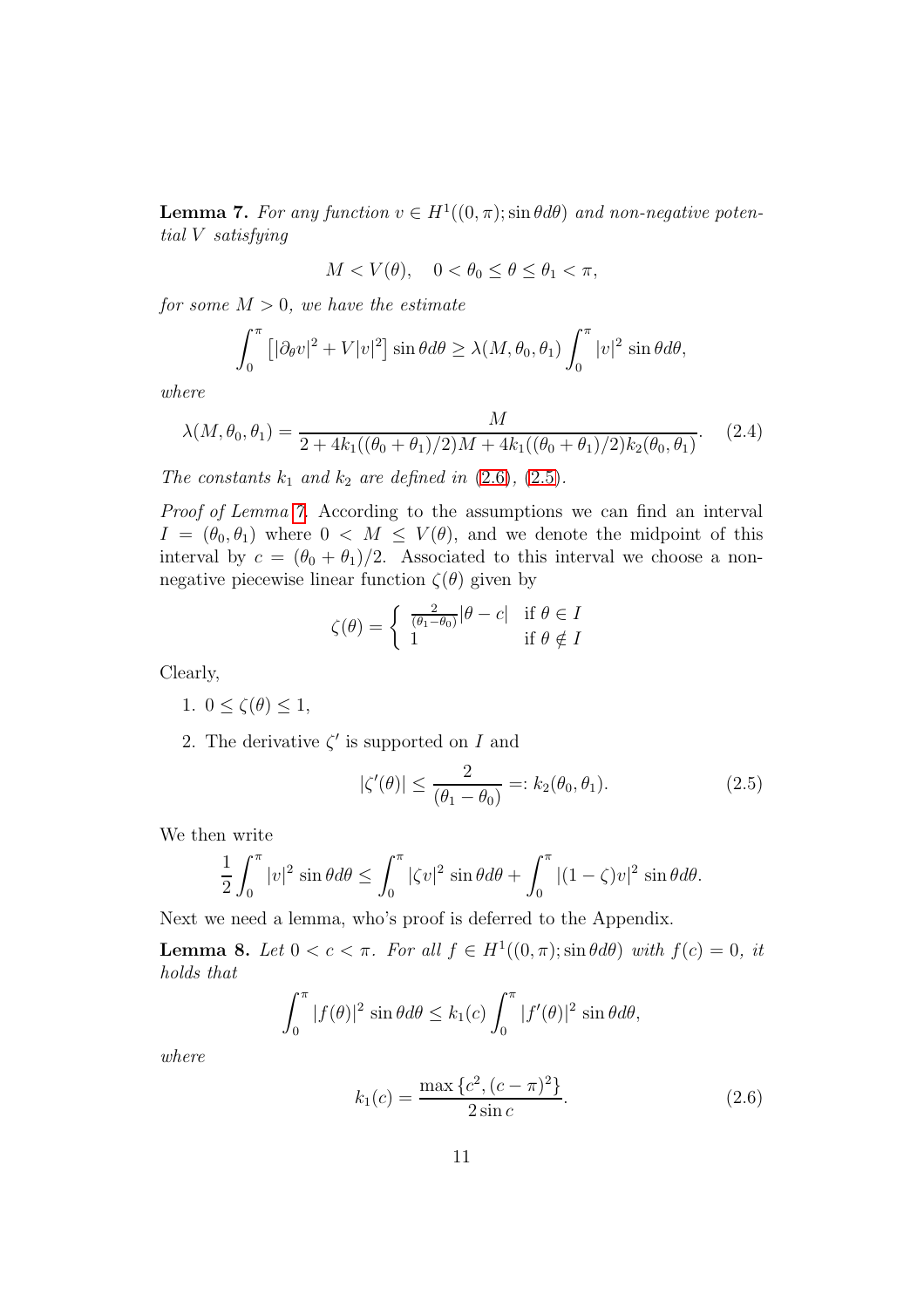The function  $\zeta v$  vanishes for  $\theta = c$ , so Lemma [8](#page-10-4) yields

$$
\frac{1}{2} \int_0^\pi |v|^2 \sin \theta d\theta \le k_1 \int_0^\pi |\partial_\theta(\zeta v)|^2 \sin \theta d\theta + \int_{\theta_0}^{\theta_1} |(1-\zeta)v|^2 \sin \theta d\theta
$$
  
\n
$$
\le 2k_1 \int_0^\pi |\zeta \partial_\theta v|^2 \sin \theta d\theta + 2k_1 \int_0^\pi |\zeta' v|^2 \sin \theta d\theta
$$
  
\n
$$
+ \int_{\theta_0}^{\theta_1} |(1-\zeta)v|^2 \sin \theta d\theta
$$
  
\n
$$
\le 2k_1 \int_0^\pi |\partial_\theta v|^2 \sin \theta d\theta + 2k_1 k_2 \int_{\theta_0}^{\theta_1} |v|^2 \sin \theta d\theta
$$
  
\n
$$
+ \int_{\theta_0}^{\theta_1} |v|^2 \sin \theta d\theta
$$
  
\n
$$
\le 2k_1 \int_0^\pi |\partial_\theta v|^2 \sin \theta d\theta + (1 + 2k_1 k_2) \int_{\theta_0}^{\theta_1} |v|^2 \sin \theta d\theta.
$$

For the last term we know that on the specified interval, the potential is always larger than  $M$ , hence

$$
(1+2k_1k_2)\int_{\theta_0}^{\theta_1}|v|^2\sin\theta d\theta \le \frac{(1+2k_1k_2)}{M}\int_{\theta_0}^{\theta_1}V|v|^2\sin\theta d\theta
$$
  

$$
\le \frac{(1+2k_1k_2)}{M}\int_0^{\pi}V|v|^2\sin\theta d\theta.
$$

Combining the above estimates gives

$$
\frac{1}{2} \int_0^{\pi} |v|^2 \sin \theta d\theta \le \left(2k_1 + \frac{(1+2k_1k_2)}{M}\right) \int_0^{\pi} \left[|\partial_\theta v|^2 + V|v|^2\right] \sin \theta d\theta,
$$

and rearranging the constants completes the proof.

We then apply Lemma [7](#page-10-3) to the function  $|u|$  and the potential  $w_1(r, \theta)$  for fixed  $r > 0$ , so that

$$
\int_0^{2\pi} \left[ \int_0^{\pi} \left[ |\partial_{\theta}|u| \right]^2 + w_1(r, \theta) |u|^2 \right] \sin \theta d\theta \right] d\varphi
$$
  
 
$$
\geq \frac{\lambda(M(r), \theta_0(r), \theta_1(r))}{r^2} \int_0^{2\pi} \int_0^{\pi} |u|^2 r^2 \sin \theta d\theta d\varphi.
$$

 $\Box$ 

 $\Box$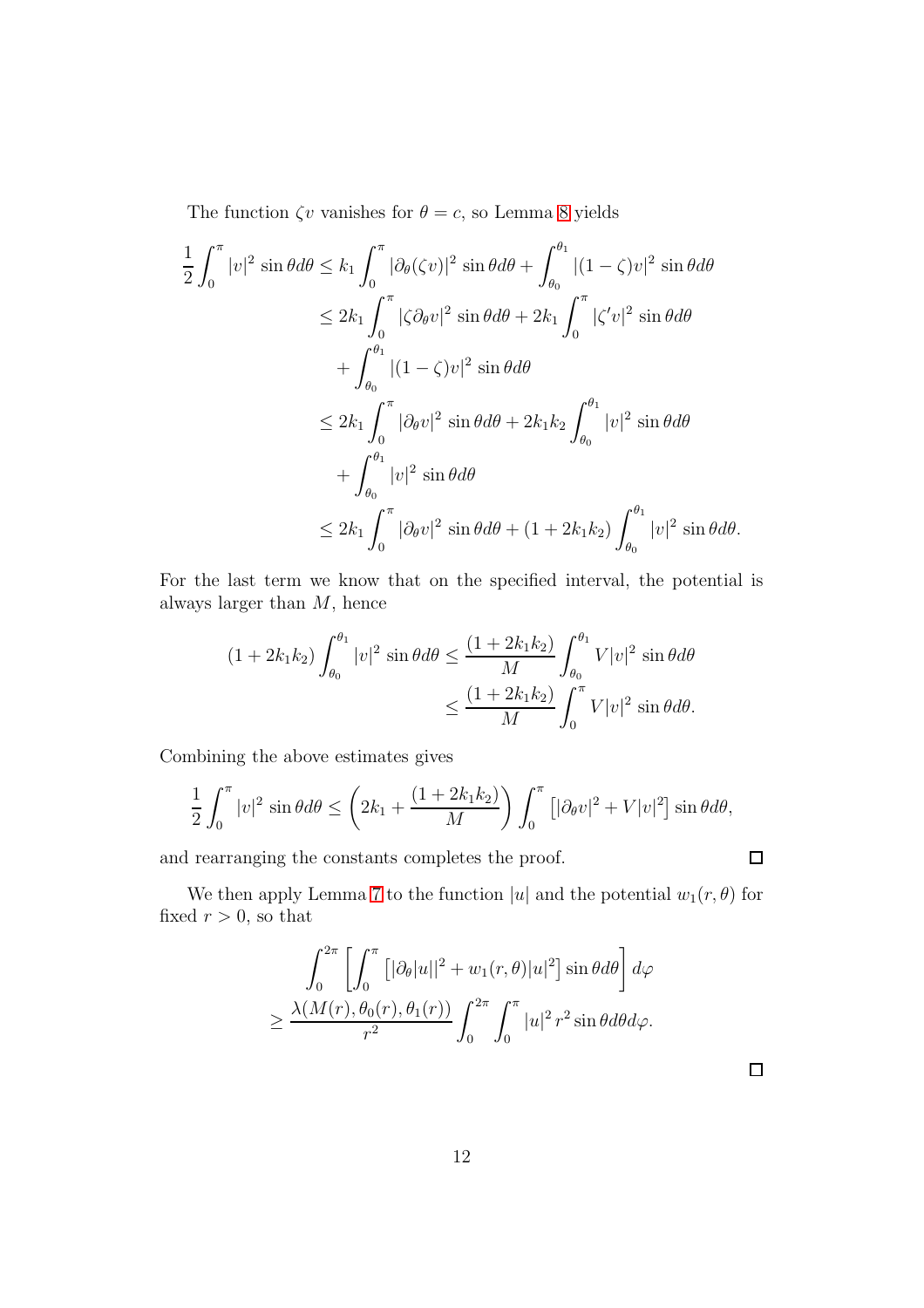*Proof of Theorem [5.](#page-7-1)* We keep  $l[u]$  and treat  $g_A[u]$  just as in the proof of Theorem [4,](#page-6-1) and arrive at

$$
h_A[u] \ge \int_0^\infty \int_{\mathbb{S}^2} \left[ |\partial_r(\sqrt{r}u)|^2 + w_2(r)|\sqrt{r}u|^2 \right] r d\omega dr.
$$

For the convenience we substitute  $v := \sqrt{r}u$  and want to show that

$$
\int_0^{\infty} \left[ |\partial_r v|^2 + w_2(r)|v|^2 \right] r dr \ge D_1 \int_0^{\infty} \frac{|v|^2}{1 + r^2 \log^2 \frac{r}{m_j}} r dr.
$$

To do so, we define

$$
\eta(r) = \begin{cases} m_j^{-1}|r - m_j| & \text{if } \alpha_j \le r \le \beta_j \\ 1 & \text{else} \end{cases}
$$

Then,

$$
\frac{1}{2} \int_0^\infty \frac{|v|^2}{1 + (r \log(r/m_j))^2} r dr \le \int_0^\infty \frac{|\eta v|^2}{1 + (r \log(r/m_j))^2} r dr \n+ \int_0^\infty \frac{|(1 - \eta)v|^2}{1 + (r \log(r/m_j))^2} r dr \n\le \int_0^\infty \frac{|\eta v|^2}{1 + (r \log(r/m_j))^2} r dr + \int_{\alpha_j}^{\beta_j} |v|^2 r dr.
$$

We begin by estimating the first term and write

$$
\int_0^\infty \frac{|\eta v|^2}{1 + (r \log(r/m_j))^2} r dr = \int_0^{m_j} \frac{|\eta v|^2}{1 + (r \log(r/m_j))^2} r dr + \int_{m_j}^\infty \frac{|\eta v|^2}{1 + (r \log(r/m_j))^2} r dr + \int_{m_j}^\infty \frac{|\eta v|^2}{1 + (r \log(r/m_j))^2} r dr + \int_{m_j}^\infty \frac{|\eta v|^2}{1 + (r \log(r/m_j))^2} r dr.
$$

For any  $f \in H^1(a, b)$  with  $f(b) = 0$  we have

$$
\int_{a}^{b} |f(t)|^{2} t dt \le \frac{(b-a)^{2}}{2} \int_{a}^{b} |f'(t)|^{2} t dt,
$$

and thus

$$
\int_0^{m_j} |\eta v|^2 r dr \le \frac{m_j^2}{2} \int_0^{m_j} |\partial_r(\eta v)|^2 r dr.
$$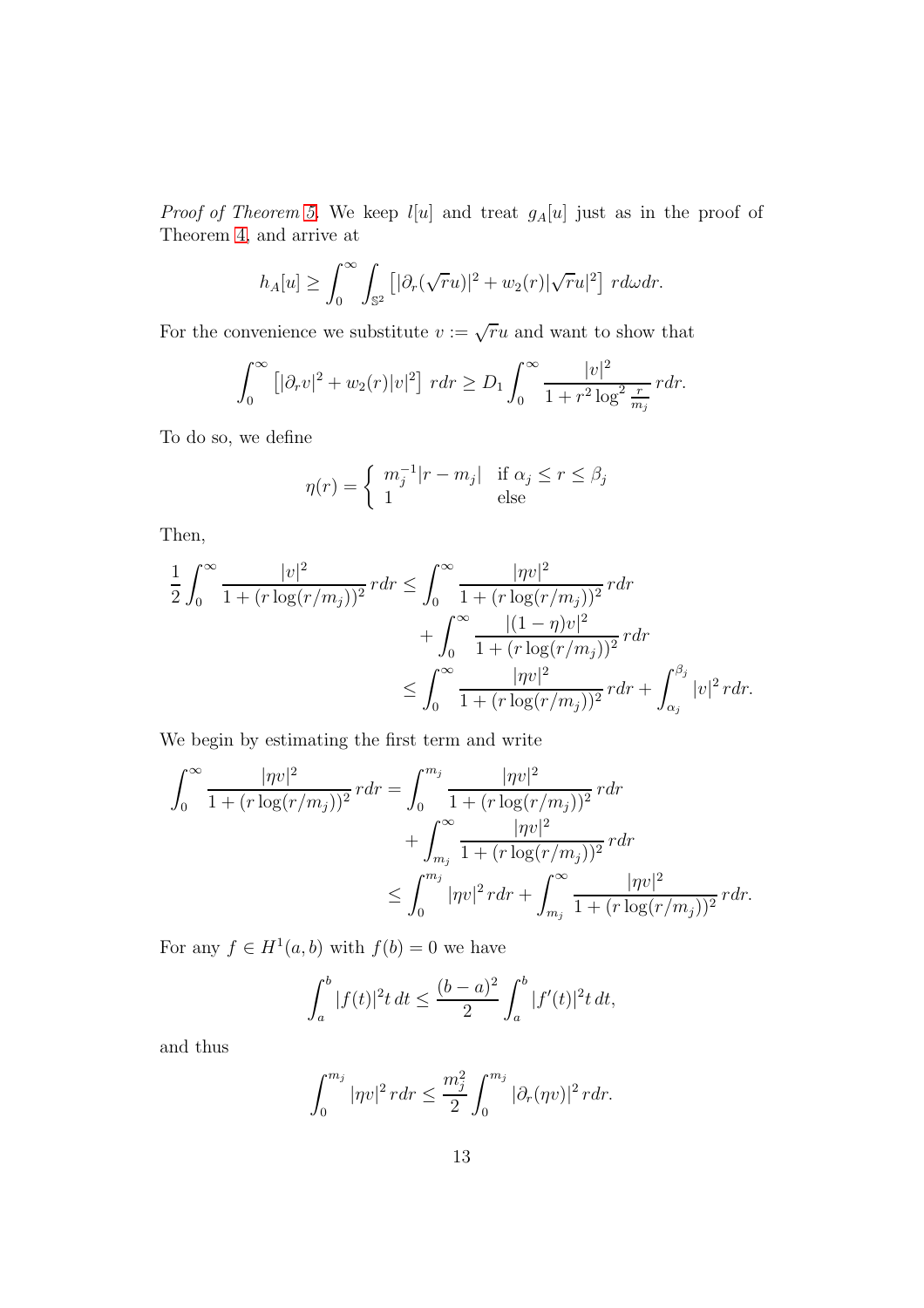Furthermore,

$$
\int_{m_j}^{\infty} \frac{|\eta v|^2}{1 + (r \log(r/m_j))^2} r dr \le \int_{m_j}^{\infty} \frac{|\eta v|^2}{(r \log(r/m_j))^2} r dr
$$
  

$$
\le 4 \int_{m_j}^{\infty} |\partial_r(\eta v)|^2 r dr,
$$

which follows from an integration by parts argument. Hence,

$$
\int_0^\infty \frac{|\eta v|^2}{1 + (r \log(r/m_j))^2} r dr \le n_1 \int_0^\infty |\partial_r(\eta v)|^2 r dr,
$$

where  $n_1(m_j) = \max\{4, m_j^2/2\}$ . From the properties of  $\eta$  we deduce that

$$
n_1 \int_0^\infty |\partial_r(\eta v) r dr \le 2n_1 \int_0^\infty |\partial_r v|^2 r dr + 2n_1 n_2 \int_{\alpha_j}^{\beta_j} |v|^2 r dr,
$$

with  $n_2(\alpha_j, \beta_j) = \frac{2}{(\beta_j - \alpha_j)}$ . Hence

$$
\frac{1}{2} \int_0^\infty \frac{|v|^2}{1 + (r \log(r/c))^2} r dr \le 2n_1 \int_0^\infty |\partial_r v|^2 r dr \n+ (2n_1 n_2 + 1) \int_{\alpha_j}^{\beta_j} |v|^2 r dr \n\le 2n_1 \int_0^\infty |\partial_r v|^2 r dr \n+ \frac{(2n_1 n_2 + 1)}{L_j} \int_{\alpha_j}^{\beta_j} w_2(r) |v|^2 r dr.
$$

Rearranging the constants gives

$$
D_1 = \frac{L_j}{4n_1L_j + 4n_1n_2 + 2}.
$$

Proof of Theorem [6.](#page-7-0) As previously,

$$
h_A[u] \ge \int_0^\infty \int_{\mathbb{S}^2} \left[ |\partial_r v|^2 + w_2(r)|v|^2 \right] r d\omega dr,
$$

where  $v = \sqrt{r}u$ . We begin by defining the function  $\xi(r) = \sum_{j=0}^{\infty} \xi_j(r)$ , where

$$
\xi_0 = \begin{cases} 1 & \text{if } 0 \le r < \alpha_0 \\ 1 - \frac{r}{m_0} & \text{if } \alpha_0 \le r \le m_0 \end{cases}
$$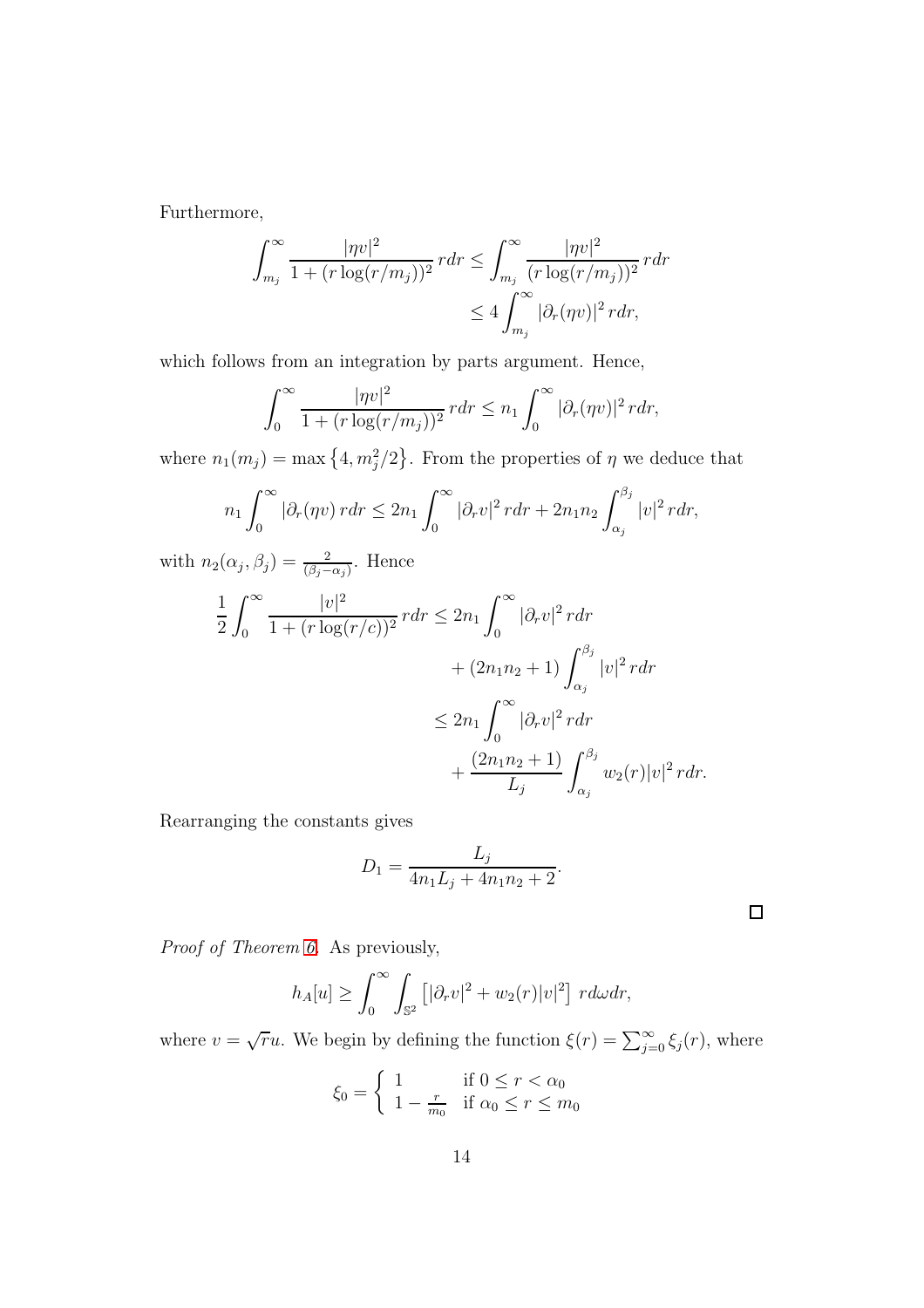and for  $j \geq 1$ ,

$$
\xi_j(r) = \begin{cases} \frac{r}{m_j} & \text{if } m_{j-1} \le r < \beta_{j-1} \\ 1 & \text{if } \beta_{j-1} \le r < \alpha_j \\ 1 - \frac{r}{m_0} & \text{if } \alpha_j \le r \le m_j. \end{cases}
$$

We then have

$$
\frac{1}{2} \int_0^\infty \frac{|v|^2}{1+r^2} r dr \le \int_0^\infty \frac{|\xi v|^2}{1+r^2} r dr + \int_0^\infty \frac{|(1-\xi)v|^2}{1+r^2} r dr.
$$

Since the supports of the  $\xi_j$  are disjoint, we obtain

$$
\int_0^\infty \frac{|(1-\xi)v|^2}{1+r^2} r dr = \sum_{j=1}^\infty \int_{I_j} \frac{|(1-\xi)v|^2}{1+r^2} r dr
$$
  
\n
$$
\leq \sum_{j=1}^\infty \frac{1}{1+\alpha_j^2} \int_{I_j} |v|^2 r dr
$$
  
\n
$$
\leq \sum_{j=1}^\infty \frac{1}{L_j(1+\alpha_j^2)} \int_{I_j} w_2(r) |v|^2 r dr
$$
  
\n
$$
\leq D_2 \int_0^\infty w_2(r) |v|^2 r dr.
$$

Next, set  $K_j = \text{supp }\xi_j$ . Then

$$
\int_0^\infty \frac{|\xi v|^2}{1+r^2} r dr \le \sum_{j=0}^\infty \frac{1}{1+\alpha_j^2} \int_{K_j} |\xi_j v|^2 r dr
$$
  

$$
\le \sum_{j=0}^\infty \frac{|K_j|^2}{1+\alpha_j^2} \left( \int_{K_j} |\xi_j' v|^2 r dr + \int_{K_j} |\partial_r v|^2 r dr \right)
$$
  

$$
\le D_3 \int_0^\infty |\partial_r v|^2 r dr + \sum_{j=0}^\infty \frac{|K_j|^2}{1+\alpha_j^2} \int_{K_j} |\xi_j' v|^2 r dr.
$$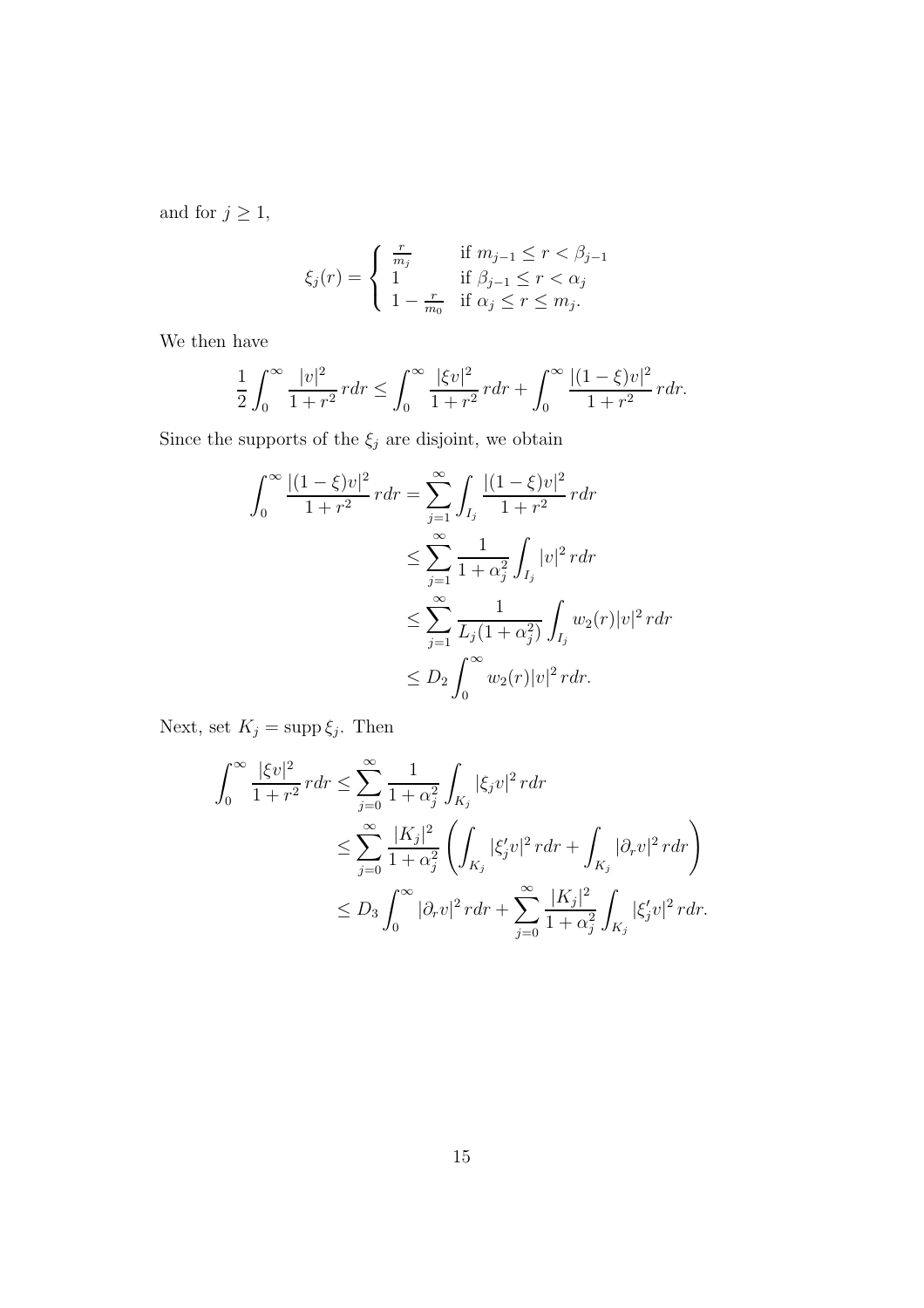Now we study the term containing  $\xi'_j v$  in more detail an obtain

$$
\sum_{j=0}^{\infty} \frac{|K_j|^2}{1+\alpha_j^2} \int_{K_j} |\xi_j' v|^2 r dr \le \max \left\{ \frac{m_0^2}{1+\alpha_0^2}, \frac{(m_1 - m_0)^2}{1+\alpha_1^2} \right\} \frac{4}{|I_0|^2} \int_{I_0} |v|^2 r dr
$$
  
+ 
$$
\sum_{j=1}^{\infty} \max \left\{ \frac{(m_j - m_{j-1})^2}{1+\alpha_j^2}, \frac{(m_{j+1} - m_j)^2}{1+\alpha_{j+1}^2} \right\} \frac{4}{|I_j|^2} \times
$$
  

$$
\times \int_{I_j} |v|^2 r dr
$$
  

$$
\le 4D_4 \sum_{j=0}^{\infty} \int_{I_j} L_j |v|^2 r dr
$$
  

$$
\le 4D_4 \int_0^{\infty} w_2(r) |v|^2 r dr.
$$

Collecting all the constants gives

$$
D_5 \int_0^{\infty} \frac{|v|^2}{1+r^2} r dr \le \int_0^{\infty} \left[ |\partial_r v|^2 + w_2(r)|v|^2 \right] r dr,
$$

where  $D_5 = (2 \max\{D_3, \max\{D_2, D_4\}\})^{-1}$ . The proof is complete.

#### $\Box$

#### 2.3 Proofs of Theorem [1](#page-3-0) and Theorem [2](#page-4-0)

*Proof of Theorem [1.](#page-3-0)* We recall  $h_A[u]$ , given in its most general form by

$$
h_A[u] := l[u] + \int_0^\infty \int_{\mathbb{S}^2} |(-i\nabla_\omega - rA_\omega)u|^2 \, d\omega \, dr.
$$

We know by assumption that there exists an  $\omega_0 \in \mathbb{S}^2$  and  $R > 0$  with  $B_r(R\omega_0) \neq 0$ . Without loss of generality we may assume that  $\omega_0 = (0, 0, 1)$ , otherwise we rotate our coordinates. Since B is continuous,  $B_r$  is non-zero and of constant sign for  $r = R$  and  $0 < \theta_0(R) \le \theta \le \theta_1(R) < \pi$ , so that the flux through this spherical cap is non-zero. By Theorem [4,](#page-6-1)

$$
0 < M(R) \le w_1(R, \theta), \quad 0 < \theta_0(R) \le \theta \le \theta_1(R) < \pi.
$$

It is then again the continuity of B that ensures that  $0 < \lambda(M(r), \theta_0(r), \theta_1(r))$ for  $0 < R - \varepsilon \le r \le R + \varepsilon$ , for some  $\varepsilon > 0$ . From this we conclude that

$$
0 < w_2(r) = \frac{\lambda(M(r), \theta_0(r), \theta_1(r))}{r^2}, \quad 0 < R - \varepsilon < r < R + \varepsilon.
$$

and the result follows from Theorem [5.](#page-7-1)

 $\Box$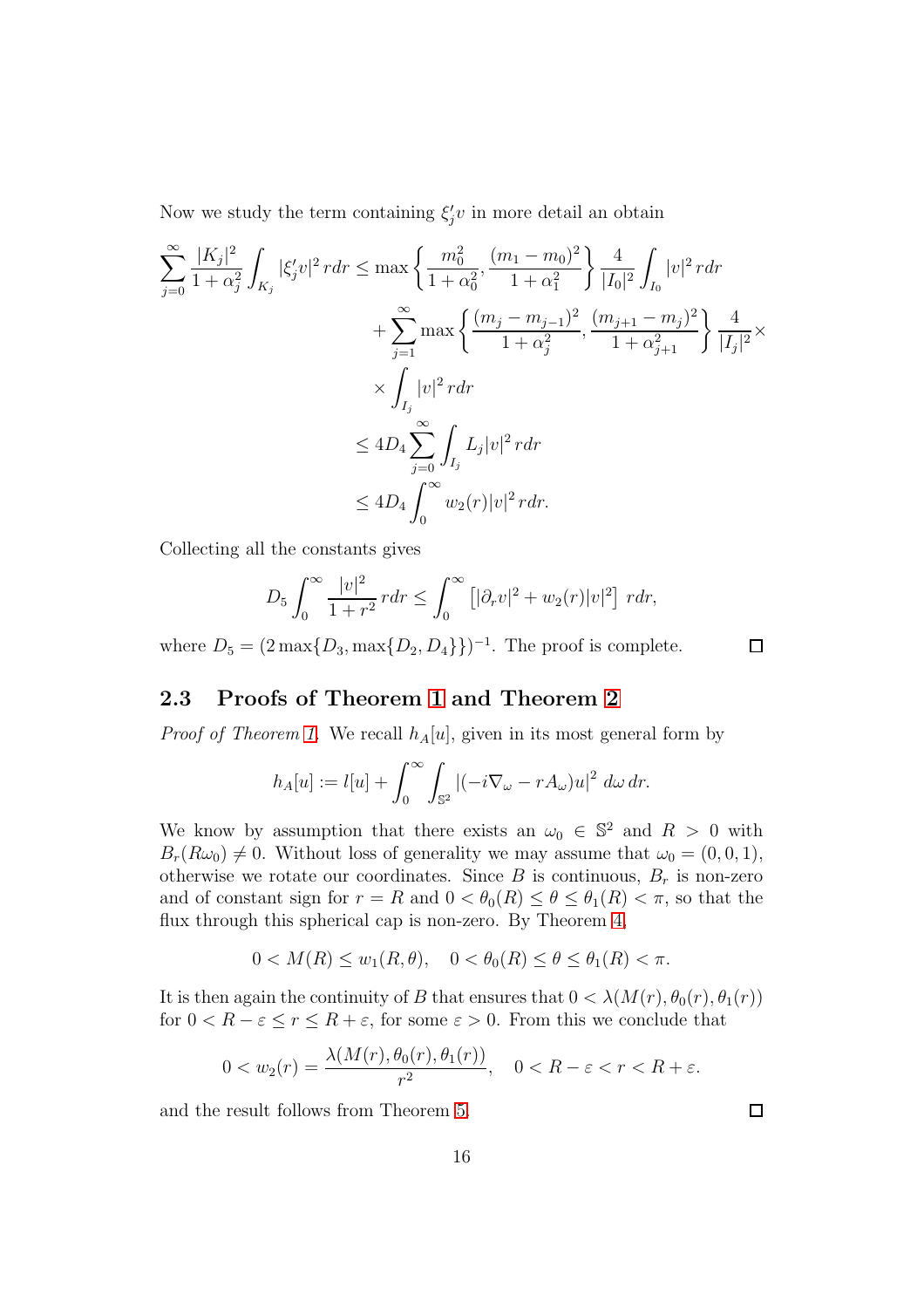Proof of Theorem [2.](#page-4-0) We again suppose that we can measure the flux with respect to the axis  $(0, 0, 1)$ , otherwise we rotate the coordinate frame. We claim that in this setting the conditions of Theorem [6](#page-7-0) are satisfied. Indeed, if  $\Phi(r, \theta)$  satisfies this two-sided estimate, then

$$
0 < w_2(r) = \frac{\lambda(C_2, \theta_0, \theta_1)}{r^2} =: \frac{C_5}{r^2}.
$$

If we define

$$
I_j = (r_0 + j, r_0 + (j + 1)),
$$
  
\n
$$
L_j = \frac{C_5}{(r_0 + j)^2},
$$

then the conditions of Theorem [6](#page-7-0) are easily seen to be true.

 $\Box$ 

### 3 Special Examples

#### 3.1 Asymptotics for Weak Fields

For a general magnetic field  $B$ , it is interesting to study the behaviour of the potential  $w_2$  in the limit  $\alpha \to 0$  when B is replaced with the field  $B' = \alpha B$ . By [\(2.3\)](#page-9-0),  $\Phi'(r,\theta) = \alpha \Phi(r,\theta)$ . In the limit  $\alpha \to 0$ , the flux will be small enough so that the minimum over all integers will be achieved for  $k = 0$ , and

$$
w_2(\alpha) = \alpha^2 w_2,
$$

meaning that if we turn on a magnetic field, the contribution appears quadratic in the field strength.

#### 3.2 Ahronov-Bohm Type Fields

We define an Ahronov-Bohm type potential in three dimensions as follows. Let

$$
A(x) = \frac{\alpha}{|x|} \left( \frac{-x_2}{\sqrt{x_1^2 + x_2^2}}, \frac{x_1}{\sqrt{x_1^2 + x_2^2}}, 0 \right), \quad 0 < \alpha \in \mathbb{R},
$$

or in spherical coordinates

$$
A(r,\theta,\varphi) = \frac{\alpha}{r}e_{\varphi}.
$$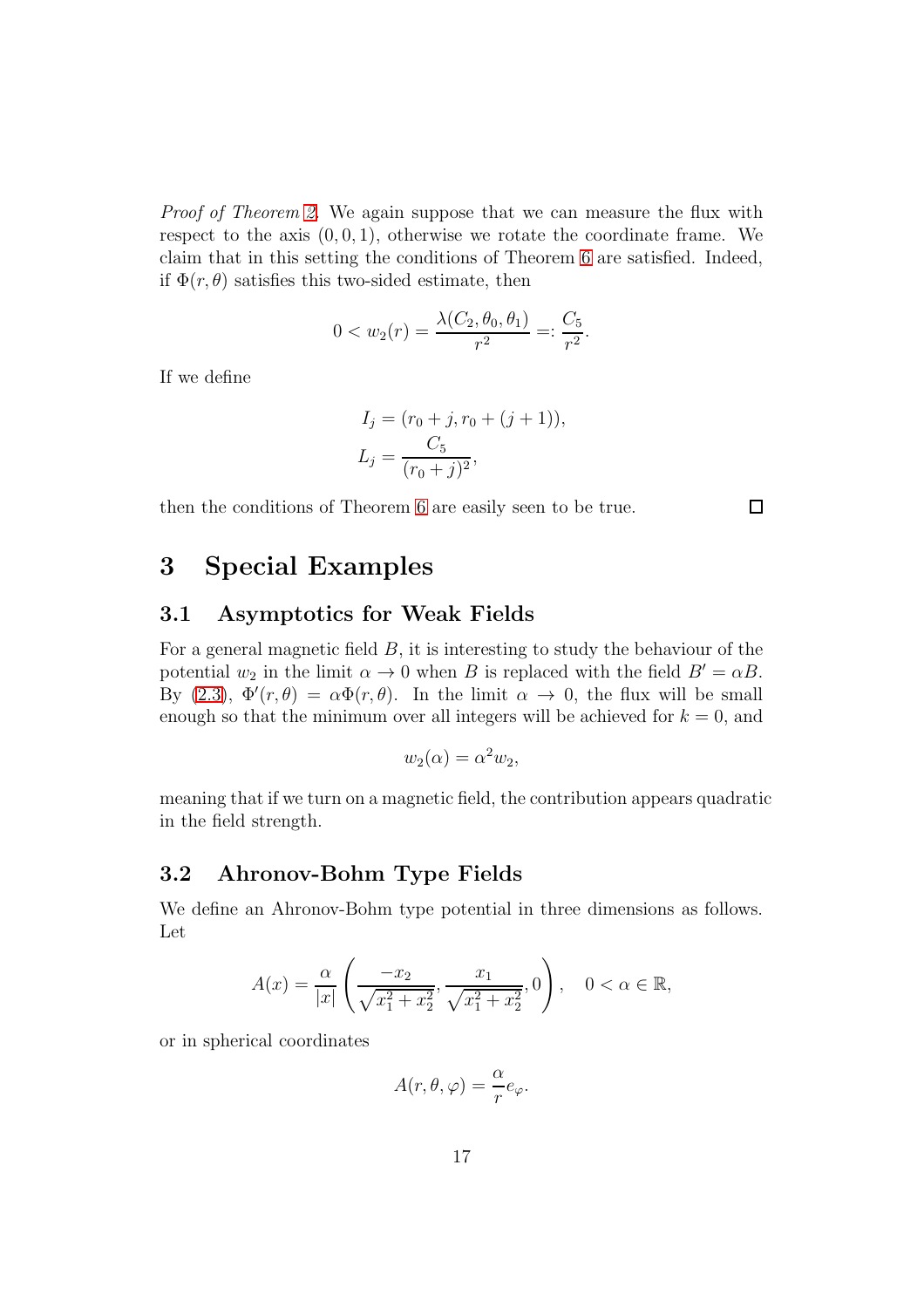A short computation reveals

$$
B = \alpha \frac{\cot \theta}{r^2} e_r
$$

and div  $B = 0$  except on  $\mathbb{I}_3$ , where the field is singular. This vector potential generates no continuous magnetic field, yet the potential is in  $L^2_{loc}(\mathbb{R}^3)$ , so the quadratic form is well defined. Even though the regularity assumptions of our theorems are not fulfilled, spectral results can still be obtained due to the simplicity of the magnetic potential. This example is interesting from the point of view that if one wants to improve the constant  $1/4$  of the classical Hardy term, then the field has to be sufficiently singular near the origin, something that is in analogy to the two-dimensional case.

Remark. Note that this is not the two-dimensional Ahronov-Bohm potential lifted to three dimensions,  $A(r, \theta, \varphi) = \alpha(r \sin \theta)^{-1} e_{\varphi}$ . We do not intend to study this potential, since its components are not in  $\dot{L}^2_{\text{loc}}(\mathbb{R}^3)$ , something that causes delicate technical problems.

For this magnetic vector potential we obtain

$$
h_A[u] \ge \int_0^\infty \int_0^\pi \int_0^{2\pi} \left[ |\partial_\theta u|^2 + \frac{1}{\sin^2 \theta} \left| (-i\partial_\varphi - \alpha \sin \theta) u \right|^2 \right] \sin \theta d\theta d\varphi dr
$$

Dropping the kinetic term in  $\theta$  and proceeding with spectral analysis of the operator on the circle immediately implies the estimate

$$
h_A[u] \ge \min_{\theta \in (0,\pi)} \min_{k \in \mathbb{Z}} \left(\frac{k}{\sin \theta} - \alpha\right)^2 \int_{\mathbb{R}^3} \frac{|u(x)|^2}{|x|^2} dx
$$

$$
= \min(\alpha, 1 - \alpha)^2 \int_{\mathbb{R}^3} \frac{|u(x)|^2}{|x|^2} dx
$$

for  $0 < \alpha < 1$ . When  $\alpha \ge 1$ , there exist a  $k_0$  and a  $\theta_0$  so that  $k_0 / \sin \theta_0 = \alpha$ , so the inequality ceases to hold.

The situation can however be remedied with the help of Lemma [7.](#page-10-3) As in the proof of Theorem [4](#page-6-1) we keep the kinetic term in  $\theta$  so that

$$
h_A[u] \ge \int_0^\infty \int_0^\pi \int_0^{2\pi} \left[ |\partial_\theta u|^2 + \frac{1}{\sin^2 \theta} |(-i\partial_\varphi - \alpha \sin \theta)u|^2 \right] \sin \theta d\theta d\varphi dr
$$
  
 
$$
\ge \int_0^\infty \int_0^\pi \int_0^{2\pi} \left[ |\partial_\theta u|^2 + \frac{\min_{k \in \mathbb{Z}} (k - \alpha \sin \theta)^2}{\sin^2 \theta} |u|^2 \right] \sin \theta d\theta d\varphi dr.
$$

For any  $\alpha > 0$  we pick  $\theta_0 = \arcsin(1/2\alpha)/2$  and  $\theta_1 = \arcsin(1/2\alpha)$ , so that

$$
0 < \alpha^2 \le \frac{\min_{k \in \mathbb{Z}} (k - \alpha \sin \theta)^2}{\sin^2 \theta}, \quad 0 < \theta_0 \le \theta \le \theta_1 < \pi.
$$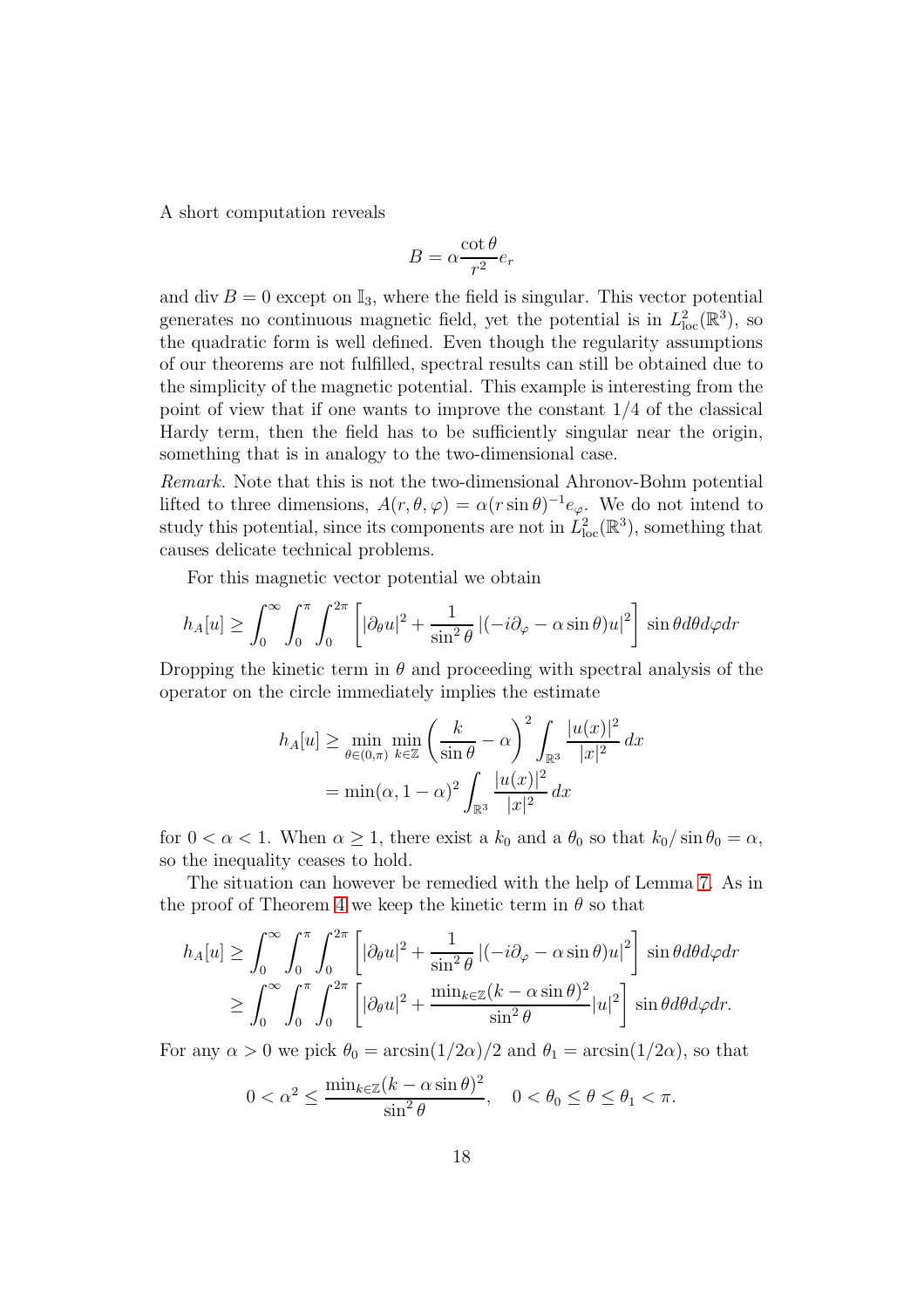and thus

$$
h_A[u] \ge C'(\alpha) \int_{\mathbb{R}^3} \frac{|u(x)|^2}{|x|^2} dx.
$$

This shows that the constant  $1/4$  can be improved to  $1/4 + C'(\alpha)$  with the help of a magnetic field,  $C'(\alpha)$  being an universal constant computed through [\(2.4\)](#page-10-0). Our methods provide unfortunately no information on the optimality of the constant.

# A Proof of the Technical Lemma

*Proof of Lemma [8.](#page-10-4)* It suffices to prove the inequality in the case when  $f \in$  $C^{\infty}([0,\pi]) \cap H^1((0,\pi);\sin\theta d\theta)$ , since this space is dense in  $H^1((0,\pi);\sin\theta d\theta)$ . This stems from the fact that

$$
\frac{1}{\sqrt{2}}||f||_{H^1((0,\pi);d(\theta)d\theta)} \leq ||f||_{H^1((0,\pi);\sin\theta d\theta)} \leq ||f||_{H^1((0,\pi);d(\theta)d\theta)},
$$

where  $d(\theta) = \text{dist}(\theta, \partial(0, \pi))$ , and

$$
\overline{C^{\infty}([0,\pi]) \cap H^1((0,\pi);d(\theta)d\theta)} = H^1((0,\pi);d(\theta)d\theta)
$$

was shown in [\[16\]](#page-21-6).

Assume first that  $0 < c \leq \pi/2$ . Also, we start by restricting our attention to the interval  $(0, c)$  and we write  $f(\theta) = -\int_{\theta}^{c} f'(t) dt$ , so that

$$
\int_0^c |f(\theta)|^2 \sin \theta d\theta \le \int_0^c \sin \theta \left( \int_\theta^c |f'(t)| dt \right)^2 d\theta
$$
  

$$
\le \int_0^c \sin \theta (c - \theta) \left( \int_\theta^c |f'(t)|^2 dt \right) d\theta
$$

where the last step follows from the Cauchy-Schwartz inequality. We then use that  $\sin \theta \leq \sin t$ , for  $\theta \leq t$  by our assumption on c, so that

$$
\int_0^c |f(\theta)|^2 \sin \theta d\theta \le \int_0^c (c - \theta) \left( \int_\theta^c |f'(t)|^2 \sin t dt \right) d\theta
$$
  
\n
$$
\le \int_0^c (c - \theta) d\theta \int_0^c |f'(t)|^2 \sin t dt
$$
  
\n
$$
= \frac{c^2}{2} \int_0^c |f'(\theta)|^2 \sin \theta d\theta.
$$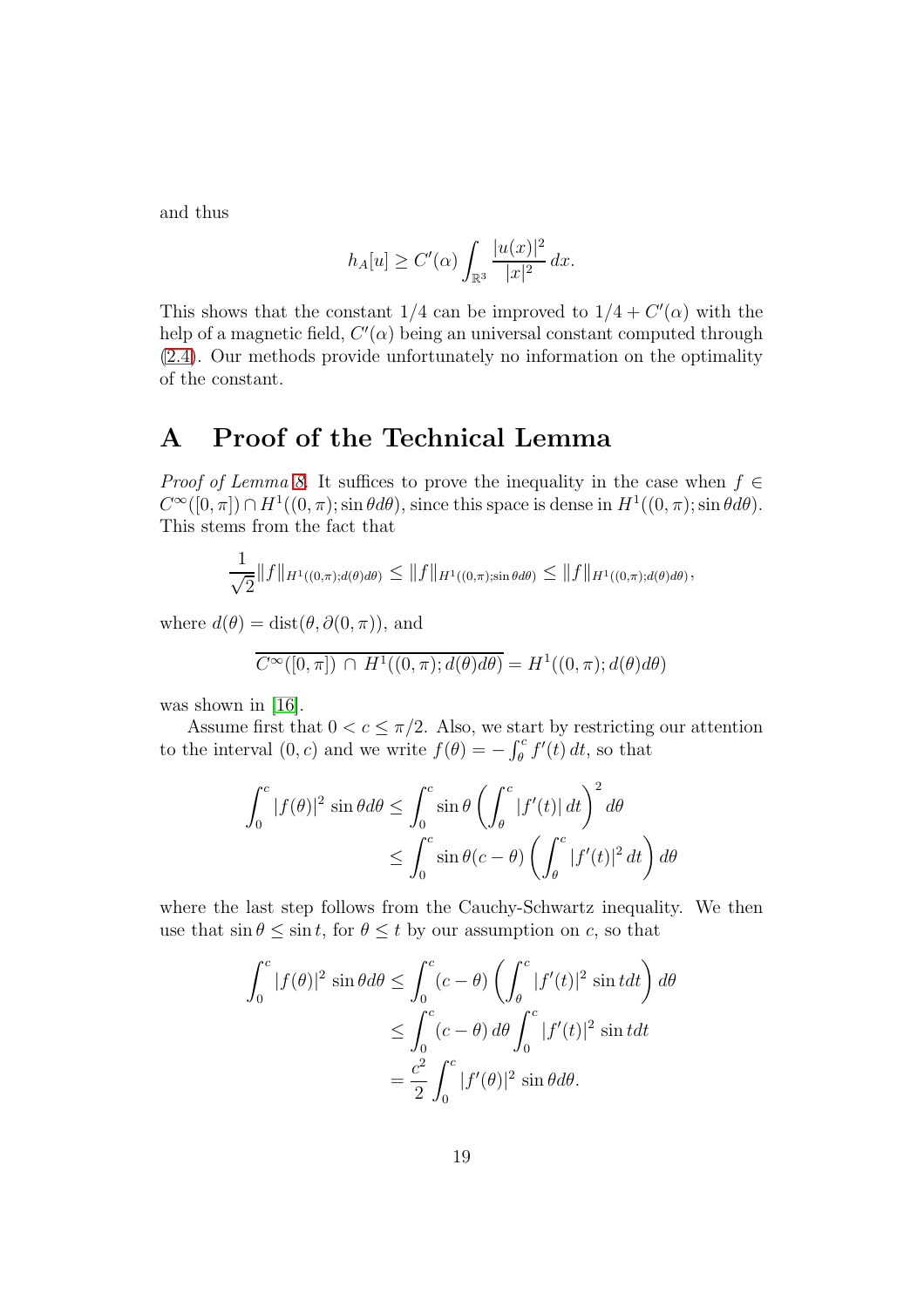On the interval  $(c, \pi)$  we write  $f(\theta) = \int_c^{\theta} f'(t) dt$ , and analogous to the previous computation we obtain

$$
\int_{c}^{\pi} |f(\theta)|^2 \sin \theta d\theta \le \int_{c}^{\pi} \sin \theta (c - \theta) \left( \int_{c}^{\theta} |f'(t)|^2 dt \right) d\theta.
$$

By our choice of  $c, \sin \theta \leq \frac{\sin t}{\sin c}$  $\frac{\sin t}{\sin c}$  for  $c \le t \le \theta$ , hence

$$
\int_{c}^{\pi} |f(\theta)|^2 \sin \theta d\theta \le \int_{c}^{\pi} \frac{(c-\theta)}{\sin c} \left( \int_{c}^{\theta} |f'(t)|^2 \sin t dt \right) d\theta
$$
  

$$
\le \frac{(\pi - c)^2}{2 \sin c} \int_{c}^{\pi} |f'(\theta)|^2 \sin \theta d\theta.
$$

We can thus conclude that for this choice of  $c$  we have

$$
k_1(c) = \max \left\{ \frac{c^2}{2}, \frac{(\pi - c)^2}{2 \sin c} \right\}.
$$

The proof for  $\pi/2 < c < \pi$  is very similar, and one obtains

$$
k_1(c) = \max \left\{ \frac{c^2}{2 \sin c}, \frac{(\pi - c)^2}{2} \right\},\,
$$

so that for arbitrary  $c \in (0, \pi)$  the constant  $k_1(c)$  computes to

$$
k_1(c) = \frac{\max\{c^2, (c - \pi)^2\}}{2 \sin c}.
$$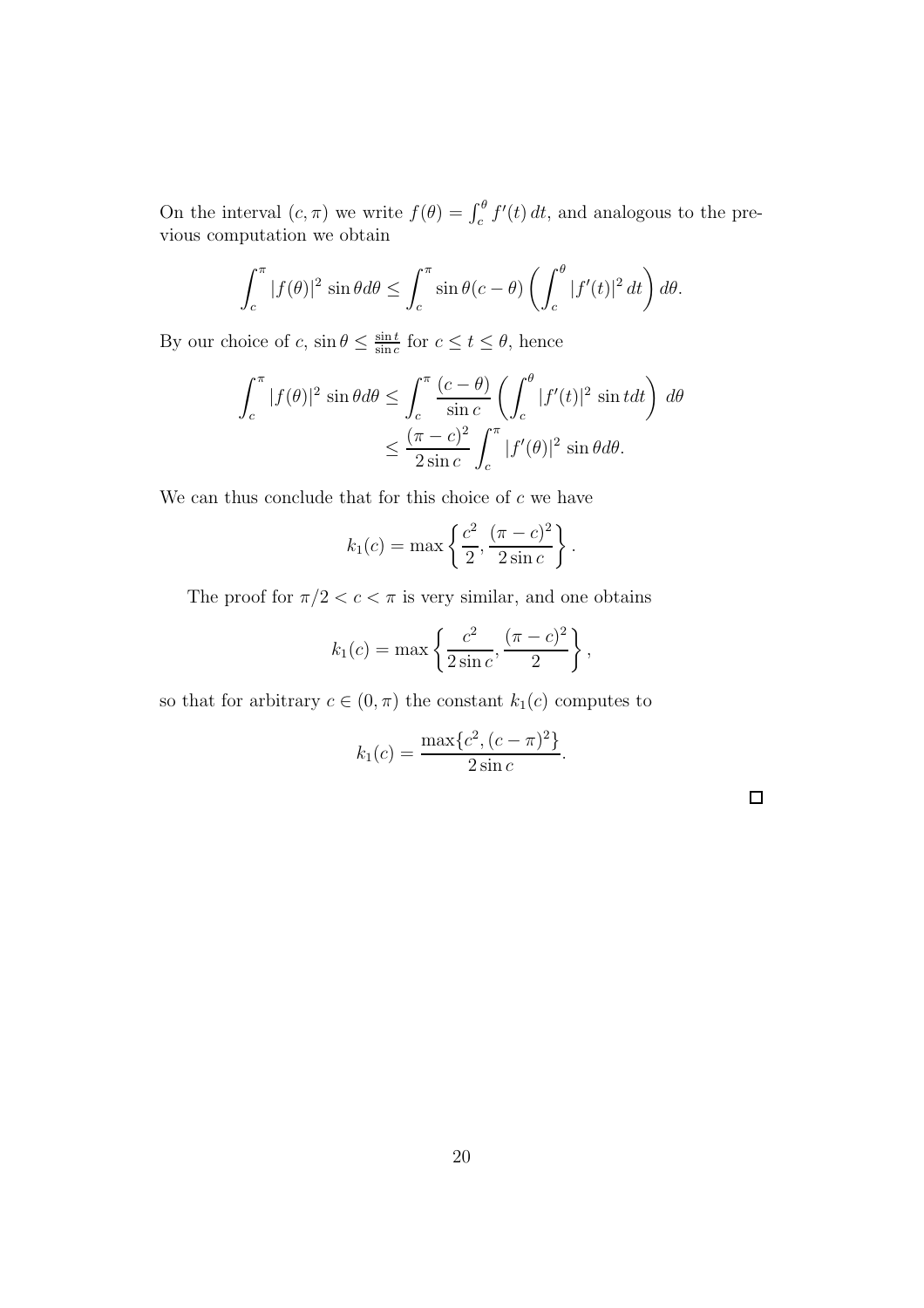Aknowledgements. It is a pleasure to thank A. Laptev, A. Sobolev, M. Fraas, G.M. Graf, D. Lundholm and H. Kovarik for fruitful discussion. T.E. is supported by the Swedish Research Council grant Nr. FS-2009-493, F.P. by Nr. 80504801. Furthermore, financial support from the Svenska Matematiker Samfundet is gratefully acknowledged. A large part of this work was done at the Institute Mittag-Leffler in Stockholm during the program "Hamiltonians in Magnetic Fields"; both authors would like to thank the organisers and the staff.

# <span id="page-20-0"></span>References

- [1] E. B. Davies, A Review of Hardy Inequalities, The Mazya Anniversary Collection, Vol. 2, in Oper. Theory: Advances and Applications, Vol. 110, p.  $55 - 67$ , Birkhäuser Verlag (1999).
- <span id="page-20-1"></span>[2] T. Weidl, Remarks on virtual bound states for semi-bounded operators, Comm. Partial Differ. Eqs.  $24(12)$ , p.  $25 - 60$  (1999).
- <span id="page-20-2"></span>[3] T. Ekholm and R. L. Frank, On Lieb-Thirring Inequalities for Schrödingier Operators with Virtual Level, Commun. Math. Phys. 264, p.  $725 - 740$  (2006).
- <span id="page-20-3"></span>[4] M. S. Birman and M. Z. Solomyak, Schrdinger Operator. Estimates for Number of Bound States as Function-Theoretical Problem, Spectral theory of operators (Novgorod, 1989), 1-54. Amer. Math. Soc. Transl. Ser. 2, 150, Amer. Math. Soc., Providence, RI (1992).
- <span id="page-20-4"></span>[5] B. Simon, The bound state of weakly coupled Schrödinger operators in one and two dimensions, Ann. Phys. **97**, no. 2, p.  $279 - 288$  (1976).
- <span id="page-20-5"></span>[6] B. Simon, *Maximal and minimal Schrödinger forms*, J. Operator Theory 1, p.  $37 - 47$  (1979).
- <span id="page-20-7"></span><span id="page-20-6"></span>[7] E. H. Lieb and M. Loss, Analysis, 2nd edn. AMS, Providence (2001).
- [8] A. Balinsky, A. Laptev and A. V. Sobolev, Generalized Hardy inequality for the magnetic Dirichlet forms, J. Statist. Phys. 116 , no. 1-4, p. 507  $-521$  (2004).
- <span id="page-20-8"></span>[9] H. Leinfelder, *Gauge Invariance of Schrödinger Operators and related* spectral properties, J. Operator Theory 9, p.  $163 - 179$  (1983).